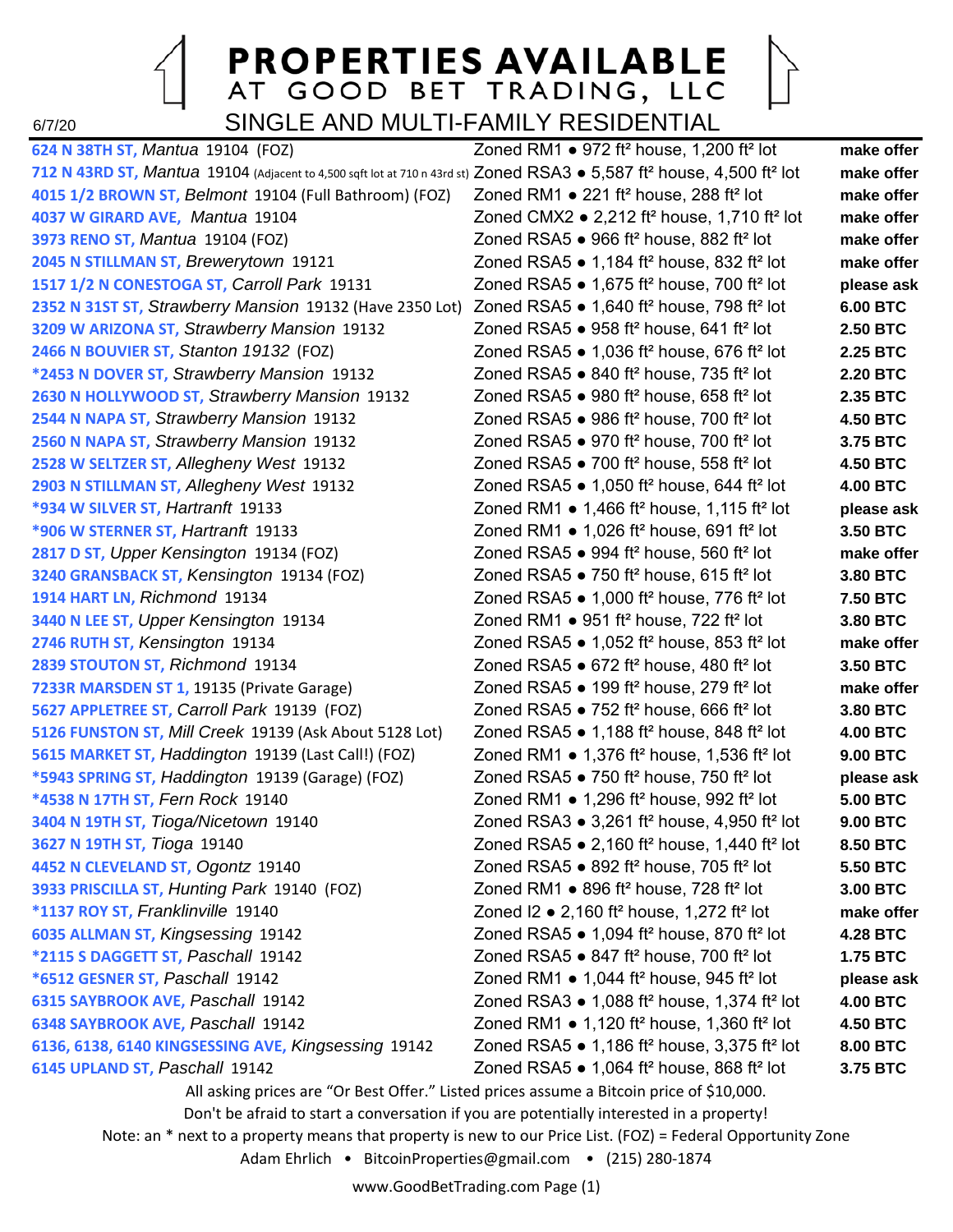6/7/20 SINGLE AND MULTI-FAMILY RESIDENTIAL *(cont'd)*

| *1003 S 60TH ST, Cobbs Creek 19143              | Zoned RSA3 $\bullet$ 1,650 ft <sup>2</sup> house, 2,000 ft <sup>2</sup> lot | 8.50 BTC  |
|-------------------------------------------------|-----------------------------------------------------------------------------|-----------|
| 59 E BRINGHURST ST, Germantown 19144            | Zoned RSA5 $\bullet$ 1,707 ft <sup>2</sup> house, 2,524 ft <sup>2</sup> lot | 5.75 BTC  |
| 4977 SHELDON ST, Wister 19144                   | Zoned RSA5 $\bullet$ 766 ft <sup>2</sup> house, 1,031 ft <sup>2</sup> lot   | 4.50 BTC  |
| 430-34 N 62ND ST, Haddington-Carroll Park 19151 | Zoned RSA3 $\bullet$ 1,798 ft <sup>2</sup> house, 5,000 ft <sup>2</sup> lot | 12.50 BTC |
|                                                 |                                                                             |           |

### COMMERCIAL/INDUSTRIAL PROPERTIES

| 4033 W GIRARD AVE, Mantua 19104                                                                                                 | Zoned CMX2 - 3,060 ft <sup>2</sup> building, 1,800 ft <sup>2</sup> lot               | make offer       |
|---------------------------------------------------------------------------------------------------------------------------------|--------------------------------------------------------------------------------------|------------------|
| 2406 RIDGE AVE, Brewerytown/Sharswood 19121 (FOZ)                                                                               | Zoned CMX2 - 3,018 ft <sup>2</sup> building, 1,440 ft <sup>2</sup> lot               | make offer       |
| 1611-13 FOULKROD ST, Frankford 19124 (FOZ)                                                                                      | Zoned CMX2 - 3,104 ft <sup>2</sup> building, 4,767 ft <sup>2</sup> lot               | make offer       |
| 4359 FRANKFORD AVE, Frankford 19124 (Sale Pending!)                                                                             | Zoned ICMX - 3,700 ft <sup>2</sup> building, 2,893 ft <sup>2</sup> lot               | <b>25.00 BTC</b> |
| 4407 FRANKFORD AVE, Frankford 19124                                                                                             | Zoned CMX2 - 3,240 ft <sup>2</sup> building, 2,176 ft <sup>2</sup> lot               | 17.00 BTC        |
| 1250 N 52ND ST, Haddington-Carroll Park 19131 (FOZ)                                                                             | Zoned CMX2 - 2,616 ft <sup>2</sup> building, 1,465 ft <sup>2</sup> lot               | make offer       |
| 4995 W THOMPSON ST, Wynnefield 19131 (FOZ)                                                                                      | Zoned CMX2 - 2,390 ft <sup>2</sup> building, 1,352 ft <sup>2</sup> lot               | <b>9.00 BTC</b>  |
| 2534 W LEHIGH AVE, North Philadelphia 19132                                                                                     | Zoned CMX2 - 2,180 ft <sup>2</sup> building, 1,600 ft <sup>2</sup> lot               | 10.00 BTC        |
| 3051 N 5TH ST, Fairhill 19133 (Church) (FOZ)                                                                                    | Zoned CMX2.5 - 14,400 ft <sup>2</sup> building, 7,200 ft <sup>2</sup> lot make offer |                  |
| 2301 N ORKNEY ST, Glenwood 19133 (Garages)                                                                                      | Zoned RSA5 - 960 ft <sup>2</sup> building, 485 ft <sup>2</sup> lot                   | please ask       |
| 2867 KENSINGTON AVE, Richmond 19134                                                                                             | Zoned CMX2 - 2,245 ft <sup>2</sup> building, 2,280 ft <sup>2</sup> lot               | make offer       |
| *3350 N FRONT ST, Upper Kensington 19140 (Sale Pending!) Zoned CMX2 - 1,350 ft <sup>2</sup> building, 1,040 ft <sup>2</sup> lot |                                                                                      | <b>9.00 BTC</b>  |
| 3421 GERMANTOWN AVE, Franklinville 19140 (FOZ)                                                                                  | Zoned CMX2 - $2,323$ ft <sup>2</sup> building, 1,030 ft <sup>2</sup> lot             | make offer       |
| 3743 PULASKI AVE, Tioga/Nicetown 19140 (FOZ)                                                                                    | Zoned CMX2 - 3,522 ft <sup>2</sup> building, 4,177 ft <sup>2</sup> lot               | 12.50 BTC        |
| *1137 ROY ST, Franklinville 19140                                                                                               | Zoned I2 - 2,160 ft <sup>2</sup> building, 1,272 ft <sup>2</sup> lot                 | make offer       |
| 2550 S 58TH ST, Bartram Village 19143 (Multi-Unit)                                                                              | Zoned CMX2 - 1,358 ft <sup>2</sup> building, 701 ft <sup>2</sup> lot                 | 7.75 BTC         |
| 5509 BALTIMORE AVE, Cobbs Creek 19143                                                                                           | Zoned CMX2 - 1,696 ft <sup>2</sup> building, 1,292 ft <sup>2</sup> lot               | make offer       |
| 1100 COBBS CREEK PKWY, Cobbs Creek 19143 (Sale Pending!) Zoned I2 - 51,044 ft <sup>2</sup> lot (Over an Acre!)                  |                                                                                      | 85.00 BTC        |
| 208-10 E HAINES ST, Germantown 19144 (FOZ)                                                                                      | Zoned RSA5 - 3,855 ft <sup>2</sup> building, 5,828 ft <sup>2</sup> lot               | 25.00 BTC        |
| 430-34 N 62ND ST, Haddington-Carroll Park 19151                                                                                 | Zoned RSA3 - 1,798 ft <sup>2</sup> building, 5,000 ft <sup>2</sup> lot               | <b>12.50 BTC</b> |
|                                                                                                                                 |                                                                                      |                  |

All asking prices are "Or Best Offer." Listed prices assume a Bitcoin price of \$10,000. Don't be afraid to start a conversation if you are potentially interested in a property! Note: an \* next to a property means that property is new to our Price List. (FOZ) = Federal Opportunity Zone Adam Ehrlich • BitcoinProperties@gmail.com • (215) 280-1874

www.GoodBetTrading.com (Page 2)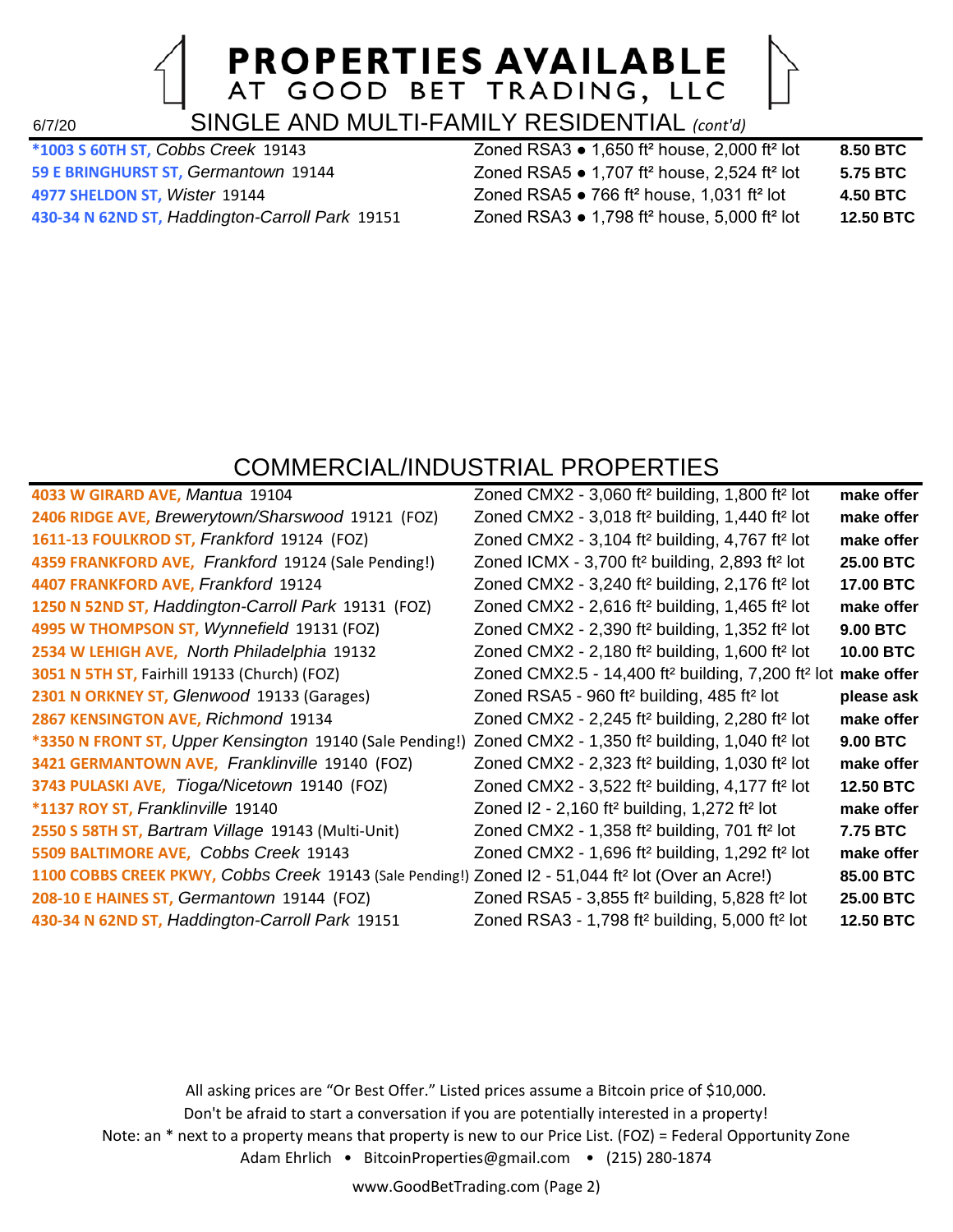6/7/20 VACANT LOTS

**874 N 40TH ST,** *Belmont 19104* (FOZ) Zoned CMX2 - 961 ft² vacant land **make offer 1114 N 40TH ST,** *Mantua* 19104 Zoned CMX1 - 1,700 ft² vacant land **make offer 1107 N 41ST ST,** *East Parkside 19104 (Last Call)* Zoned RM1 - 1,700 ft² vacant land **make offer 1112 N 41ST ST,** *Mantua 19104* Zoned RM1 - 1,700 ft² vacant land **make offer 1122 N 41ST ST,** *East Parkside 19104* Zoned RM1 - 1,700 ft² vacant land **please ask \*803 N 42ND ST,** *Belmont 19104* (FOZ) Zoned RM1 - 1,240 ft² vacant land **make offer \*809 N 42ND ST,** *Belmont 19104* (FOZ) Zoned RM1 - 1,092 ft² vacant land **make offer 927 N 42ND ST,** *Mantua* 19104 (FOZ) Zoned RM1 - 1,360 ft² vacant land **make offer 1238 N 42ND ST,** *East Parkside 19104* Zoned RSA5 - 1,522 ft² vacant land **make offer 710 N 43RD ST,** *Mantua 19104* (FOZ) Zoned RSA3 - 4,500 ft² vacant land **make offer \*905 N 43RD ST,** *Belmont 19104* (FOZ) Zoned RM1 - 1,180 ft² vacant land **make offer \*1021 N 43RD ST,** *Belmont 19104* (FOZ) Zoned CMX2 - 1,109 ft² vacant land **please ask 883 N 45TH ST,** *Mill Creek 19104* (FOZ) Zoned RM1 - 1,366 ft² vacant land **make offer \*893 N 45TH ST,** *Mill Creek 19104* (FOZ) Zoned CMX2 - 562 ft² vacant land **please ask \*923 N 45TH ST,** *Mill Creek 19104* (FOZ) Zoned RM1 - 700 ft² vacant land **please ask \*935 N 45TH ST,** *Mill Creek 19104* (FOZ) Zoned RM1 - 832 ft² vacant land **please ask \*3869 ASPEN ST,** *Mantua 19104* (FOZ) Zoned RSA5 - 1,200 ft² vacant land **please ask 651 BROOKLYN ST,** *Haverford North* 19104 (FOZ) Zoned RM1 - 1,755 ft² vacant land **make offer \*4309R-17 FAIRMOUNT AVE,** *West Powelton 19104* (FOZ) Zoned RM1 - 7,248 ft² vacant land **make offer \*3854 FOLSOM ST,** *Mantua 19104* (FOZ) Zoned RSA5 - 1,120 ft² vacant land **please ask \*702 & 704 N HOLLY ST,** *Haverford North 19104* (FOZ) Zoned RM1 - 1,352 ft² vacant land **make offer 4113 LEIDY AVE,** *East Parkside 19104* Zoned RSA5 - 1,440 ft² vacant land **make offer 4143 LEIDY AVE,** *East Parkside* 19104 Zoned RSA5 - 2,560 ft² vacant land **make offer 4185 LEIDY AVE,** *East Parkside* 19104 Zoned RSA5 - 1,440 ft² vacant land **make offer 4217 MANTUA AVE,** *Mantua* 19104 (FOZ) Zoned RM1 - 1,536 ft² vacant land **make offer 4243 MANTUA AVE,** *Mantua* 19104 (FOZ) Zoned RM1 - 915 ft² vacant land **make offer 4029 OGDEN ST,** *Belmont* 19104 (FOZ) Zoned RM1 - 1,175 ft² vacant land **make offer 4255 OGDEN ST,** *Belmont* 19104 (Corner) (FOZ) Zoned RSA3 - 1,689 ft² vacant land **make offer 4213 OTTER ST,** *Belmont 19104* (FOZ) Zoned RSA3 - 1,588 ft² vacant land **make offer 4226 OTTER ST,** *Belmont 19104* (FOZ) Zoned RSA3 - 1,689 ft² vacant land **make offer 4229 OTTER ST,** *Mantua* 19104 (FOZ) Zoned RM1 - 882 ft² vacant land **make offer 1010 PALLAS ST,** *Belmont 19104* (FOZ) Zoned RM1 - 882 ft² vacant land **make offer 1016 PALLAS ST,** *Mantua 19104* (FOZ) Zoned RM1 - 882 ft² vacant land **make offer 1034 PALLAS ST,** *Belmont* 19104 (FOZ) Zoned RSA5 - 1,500 ft² vacant land **make offer \*4028 POPLAR ST,** *East Parkside 19104 (Very Big!)* Zoned RSA5 - 10,248 ft² vacant land **make offer 3830-3832 POPLAR ST,** *East Parkside* 19104 (Adjacent Lots) Zoned RSA5 - 2,400 ft² vacant land **make offer \*4172 POPLAR ST,** *East Parkside 19104* Zoned RSA5 - 1,408 ft² vacant land **please ask 4182 POPLAR ST,** *East Parkside 19104* Zoned RSA5 - 1,030 ft² vacant land **make offer \*3856 RENO ST,** *Mantua 19104* (FOZ) Zoned RSA5 - 1,015 ft² vacant land **make offer 3914 RENO ST,** *Mantua 19104* (FOZ) Zoned RSA5 - 850 ft² vacant land **make offer \*4118 W STILES ST,** *East Parkside 19104* Zoned RSA5 - 1,246 ft² vacant land **make offer**

**\*753 N 38TH ST,** *Mantua 19104 (Sale Pending)* (FOZ) Zoned RSA5 - 1,354 ft² vacant land **make offer**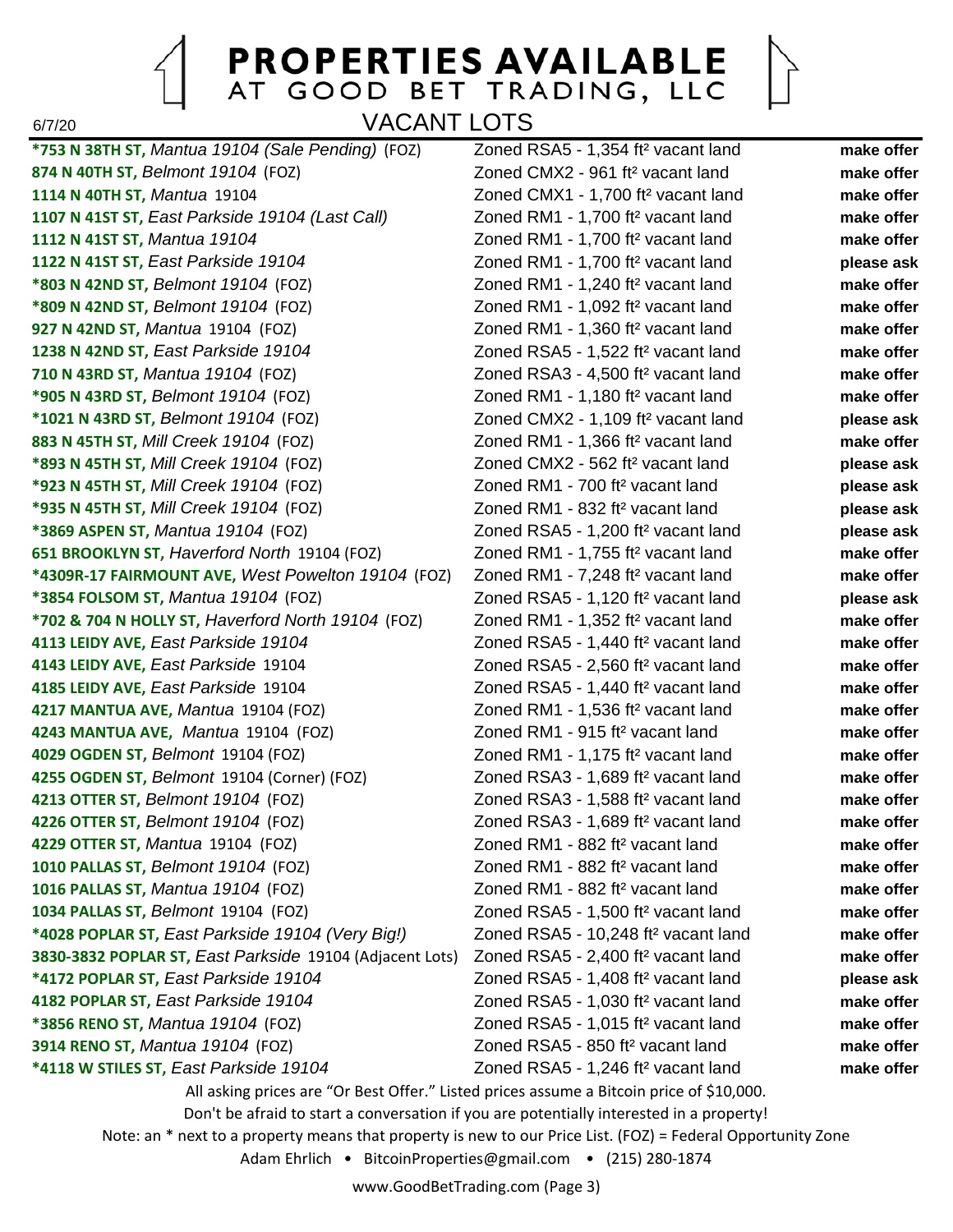6/7/20 VACANT LOTS *(cont'd)*

**1112 SLOAN ST,** *East Parkside* 19104 Zoned RSA5 - 836 ft² vacant land **make offer 634 UNION ST,** *Mantua* 19104 (FOZ) Zoned RSA5 - 784 ft² vacant land **make offer 1117 UNION ST,** *East Parkside* 19104 Zoned RSA5 - 535 ft² vacant land **make offer 1140 UNION ST,** *East Parkside 19104* Zoned RSA5 - 711 ft² vacant land **make offer 4134 WESTMINSTER AVE,** *Mantua* 19104 (FOZ) Zoned RM1 - 1,202 ft² vacant land **make offer \*4158 WESTMINSTER AVE,** *Belmont 19104* (FOZ) Zoned RM1 - 540 ft² vacant land **please ask \*883 WIOTA ST,** *Belmont 19104* (FOZ) Zoned CMX2 - 654 ft² vacant land **please ask \*3972 WYALUSING AVE,** *East Parkside 19104* Zoned RSA5 - 693 ft² vacant land **make offer 4238 WYALUSING AVE,** *Belmont* 19104 (FOZ) Zoned RM1 - 1,100 ft² vacant land **make offer 1414 BRIGHTON ST,** *Oxford Circle 19111* Zoned RSA3 - 2,750 ft² vacant land **please ask 1200R BYBERRY RD,** *Somerton* 19116 (Huge Lot!) Zoned RSA2 - 27,131 ft² vacant land **14.50 BTC 6652 CROWSON ST,** *East Mount Airy* 19119 Zoned RSA5 - 2,250 ft² vacant land **5.50 BTC \*420 E GORGAS LN,** *Mount Airy East 19119* Zoned RSA3 - 3,855 ft² vacant land **17.50 BTC \*4813 N 7TH ST,** *Olney 19120* (FOZ) Zoned RSA5 - 1,175 ft² vacant land **please ask 109 & 111 W ROOSEVELT BLVD,** *Olney 19120* Zoned RTA1 - 3,520 ft² vacant land **10.00 BTC 4915 B ST,** *Fentonville 19120* Zoned RSA5 - 1,170 ft² vacant land **1.75 BTC 4807 N MARSHALL ST,** *Logan-Fern Rock* 19120 (FOZ) Zoned RSA5 - 1,104 ft² vacant land **1.20 BTC 4512 N ORIANNA ST,** *Feltonville 19120* Zoned RSA5 - 1,014 ft² vacant land **2.00 BTC 518 W ROCKLAND ST,** *Olney* 19120 Zoned RSA5 - 1,733 ft² vacant land **3.25 BTC 705 W ROCKLAND ST,** *Olney 19120* (FOZ) Zoned RSA5 - 1,312 ft² vacant land **2.50 BTC 1722 N 23RD ST,** *Brewerytown/Sharswood* 19121 (FOZ) Zoned RSA5 - 722 ft² vacant land **make offer 1727 N 23RD ST,** *Brewerytown/Sharswood 19121* Zoned RSA5 - 854 ft² vacant land **make offer 1712 N 24TH ST,** *Brewerytown/Sharswood* 19121 (FOZ) Zoned RM1 - 1,152 ft² vacant land **make offer 2023 N 25TH ST,** *North Central* 19121 Zoned RSA5 - 1,232 ft² vacant land **make offer 1714 N 26TH ST,** *Brewerytown* 19121 (FOZ) Zoned RSA5 - 945 ft² vacant land **make offer 1722 N 26TH ST,** *Brewerytown* 19121 (FOZ) Zoned RSA5 - 945 ft² vacant land **make offer 1738 N 27TH ST,** *Brewerytown* 19121 (Corner) (FOZ) Zoned RSA5 - 1,083 ft² vacant land **make offer 1850 N 27TH ST,** *Brewerytown* 19121 Zoned RSA5 - 1,013 ft² vacant land **make offer 1861 N 27TH ST,** *Brewerytown* 19121 Zoned RSA5 - 1,089 ft² vacant land **make offer 1730 N BAMBREY ST,** *Brewerytown* 19121 (FOZ) Zoned RSA5 - 756 ft² vacant land **make offer 1734 N BAMBREY ST,** *Brewerytown* 19121 (FOZ) Zoned RSA5 - 728 ft² vacant land **make offer 2035 N BAMBREY ST,** *Brewerytown* 19121 Zoned RSA5 - 771 ft² vacant land **make offer 1726-1728 N BONSALL ST,** *Brewerytown/Sharswood 19121* (FOZ) Zoned RSA5 - 1,200 ft² vacant land **make offer 1734 N BONSALL ST,** *North Central 19121* (FOZ) Zoned RSA5 - 600 ft² vacant land **make offer 1738 N BONSALL ST,** *Brewerytown/Sharswood 19121* (FOZ) Zoned RSA5 - 600 ft² vacant land **make offer 1805 N BUCKNELL ST,** *Brewerytown/Sharswood 19121* Zoned RSA5 - 658 ft² vacant land **make offer 1819 N BUCKNELL ST,** *Brewerytown/Sharswood 19121* Zoned RSA5 - 658 ft² vacant land **make offer 1823 N BUCKNELL ST,** *Brewerytown/Sharswood 19121* Zoned RSA5 - 659 ft² vacant land **make offer 1839 N BUCKNELL ST,** *Brewerytown/Sharswood 19121* Zoned RSA5 - 658 ft² vacant land **make offer 1859 N BUCKNELL ST,** *Brewerytown/Sharswood 19121* Zoned RSA5 - 658 ft² vacant land **make offer 1865 N BUCKNELL ST,** *Brewerytown/Sharswood 19121* Zoned RSA5 - 658 ft² vacant land **make offer 1914 N CROSKEY ST,** *Brewerytown/Sharswood* 19121 Zoned RSA5 - 1,243 ft² vacant land **make offer**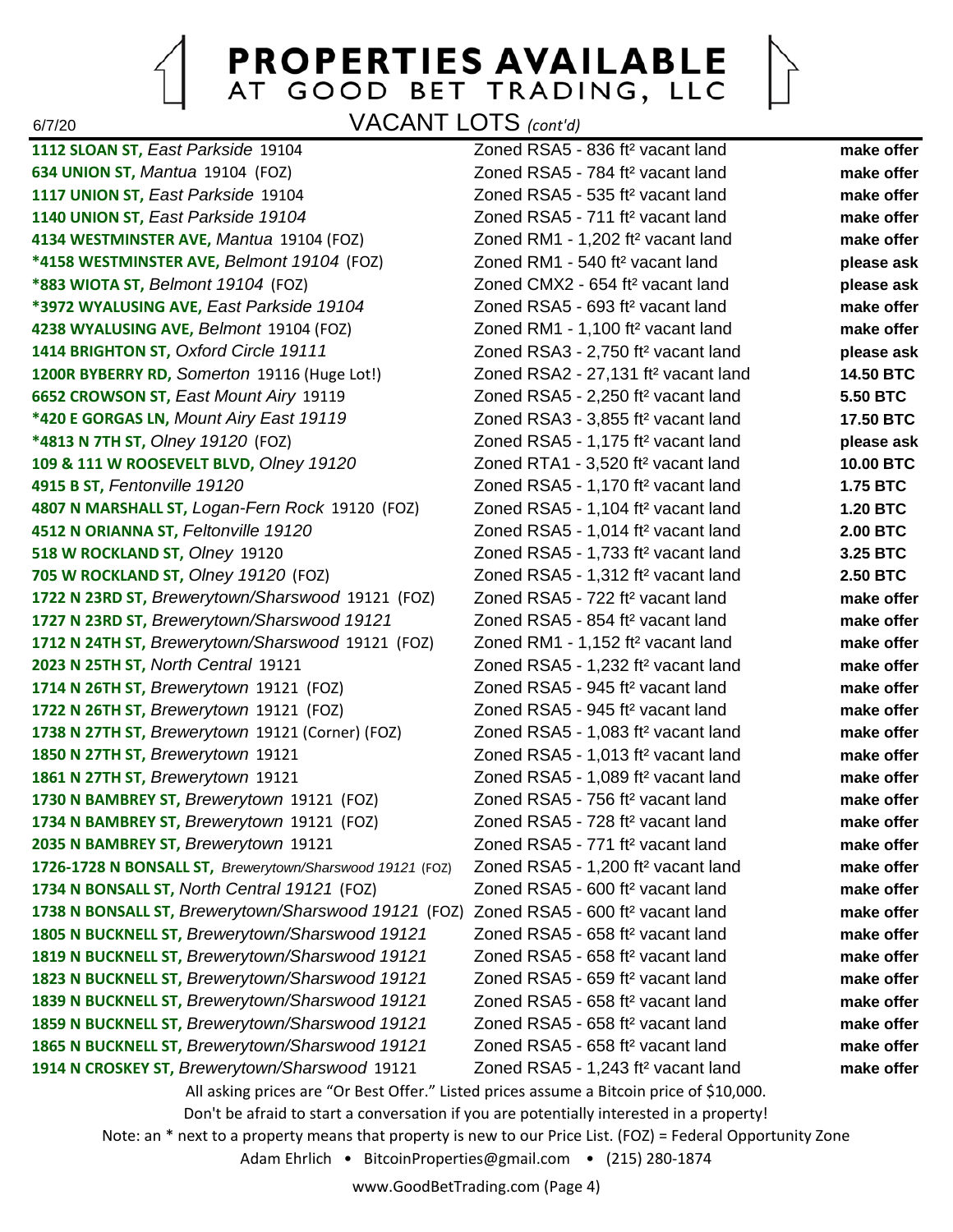

6/7/20 VACANT LOTS *(cont'd)*

**2124 N DOVER ST,** *Brewerytown 19121* Zoned RSA5 - 672 ft² vacant land **make offer 2135 N DOVER ST,** *Brewerytown 19121* Zoned RSA5 - 672 ft² vacant land **make offer 2725 W EYRE ST,** *Brewerytown* 19121 (FOZ) Zoned RSA5 - 783 ft² vacant land **make offer 1714 JUDSON ST,** *Brewerytown/Sharswood 19121* (FOZ) Zoned RSA5 - 1,210 ft² vacant land **make offer 1802 & 1804 N JUDSON ST,** *Brewerytown* 19121 Zoned RSA5 - 1,416 ft² vacant land **make offer 1803 JUDSON ST,** *Brewerytown 19121* Zoned RSA5 - 708 ft² vacant land **make offer 1821 JUDSON ST,** *Brewerytown/Sharswood 19121* Zoned RSA5 - 708 ft² vacant land **make offer 2135 N MARSTON ST,** *Brewerytown 19121* Zoned RSA5 - 700 ft² vacant land **please ask 2402 W MONTGOMERY AVE,** *Brewerytown/Sharswood* 19121 (FOZ) Zoned CMX2 - 954 ft² vacant land **make offer 2419 W NORRIS ST,** *Brewerytown/Sharswood* 19121 Zoned RSA5 - 1,232 ft² vacant land **make offer 2433 W NORRIS ST,** *Brewerytown/Sharswood* 19121 Zoned RSA5 - 1,232 ft² vacant land **make offer \*2222 PAGE ST,** *North Central 19121* Zoned RSA5 - 1,020 ft² vacant land **make offer 2554 PAGE ST,** *Brewerytown* 19121 Zoned RSA5 - 800 ft² vacant land **make offer 2710 RIDGE AVE,** *Brewerytown* 19121 Zoned RM1 - 975 ft² vacant land **make offer \*2341 TURNER ST,** *North Central 19121* (FOZ) Zoned RM1 - 835 ft² vacant land **make offer 1217 ADAMS AVE,** *Frankford 19124* Zoned RSA5 - 1,387 ft² vacant land **2.00 BTC \*1527 ADAMS AVE,** *Frankford 19124* Zoned RSA5 - 966 ft² vacant land **1.40 BTC 1021 ARROTT ST,** *Northwood 19124* Zoned RSA3 - 22,000 ft² vacant land **make offer 1670 BRIDGE ST,** *Frankford 19124* (FOZ) Zoned RSA5 - 1,600 ft² vacant land **please ask \*4329 FACTORY ST,** *Frankford 19124* Zoned RSA5 - 1,940 ft² vacant land **make offer 4049 GLENDALE ST,** *Juniata 19124* Zoned RSA5 - 926 ft² vacant land **2.25 BTC \*1700 HAWORTH ST,** *Frankford 19124* Zoned RSA5 - 1,324 ft² vacant land **please ask \*4545 HEDGE ST,** *Frankford 19124* Zoned RM1 - 1,964 ft² vacant land **4.50 BTC 4301-05 HORROCKS ST,** *Frankford* 19124 Zoned RSA5 - 1,240 ft² vacant land **2.00 BTC 4416 LEIPER ST,** *Frankford 19124 (75 Units by right)* Zoned RM1 - 18,634 ft² vacant land **115.00 BTC 4646R NAPLES ST,** *Frankford* 19124 (Over an Acre!) Zoned I2 - 46,250 ft² vacant land **85.00 BTC 4164 PAUL ST,** *Frankford 19124* Zoned RM1 - 1,179 ft² vacant land **1.75 BTC 1926 PRATT ST,** *Frankford 19124* Zoned RSA5 - 1,366 ft² vacant land **1.40 BTC \*4319R-29 E ROOSEVELT BLVD,** *Frankford 19124* Zoned RM1 - 4,116 ft² vacant land **make offer 1820 WAKELING ST,** *Frankford 19124* (FOZ) Zoned RSA3 - 844 ft² vacant land **1.75 BTC 4424 E WINGOHOCKING ST,** *Frankford* 19124 (93 Units by right) Zoned RM1 - 23,891 ft² vacant land **157.50 BTC 4445 E WINGOHOCKING ST,** *Frankford* 19124 (99 Units by right) Zoned RM1 - 25,474 ft² vacant land **162.50 BTC 1517 68TH AVE,** *West Oak Lane* 19126 Zoned RSA3 - 3,030 ft² vacant land **3.50 BTC 6460 OLD YORK RD,** *West Oak Lane* 19126 (FOZ) Zoned RSA5 - 6,318 ft² vacant land **7.00 BTC \*4720 MANSION ST,** *Manayunk 19127* Zoned RSA5 - 2,941 ft² vacant land **make offer \*4315 BOONE ST,** *Roxborough 19128* Zoned RSA5 - 2,240 ft² vacant land **make offer 340 WIGARD AVE,** *Dearnley Park 19128* Zoned RSA2 - 27,987 ft² vacant land **20.00 BTC \*423R SEVILLE ST,** *Roxborough 19128* Zoned RSA5 - 834 ft² vacant land **please ask \*3243-45 N 25TH ST,** *Allegheny West 19129* (FOZ) Zoned RSA5 - 2,214 ft² vacant land **6.00 BTC 2637 ROBERTS AVE,** *Tioga 19129* (FOZ) Zoned RSA5 - 854 ft² vacant land **3.75 BTC 1219 N 51ST ST,** *Carroll Park* 19131 (FOZ) Zoned RM1 - 1,088 ft² vacant land **make offer 649-651 N 52ND ST,** *Mill Creek* 19131 (FOZ) Zoned RM1 - 2,440 ft² vacant land **make offer**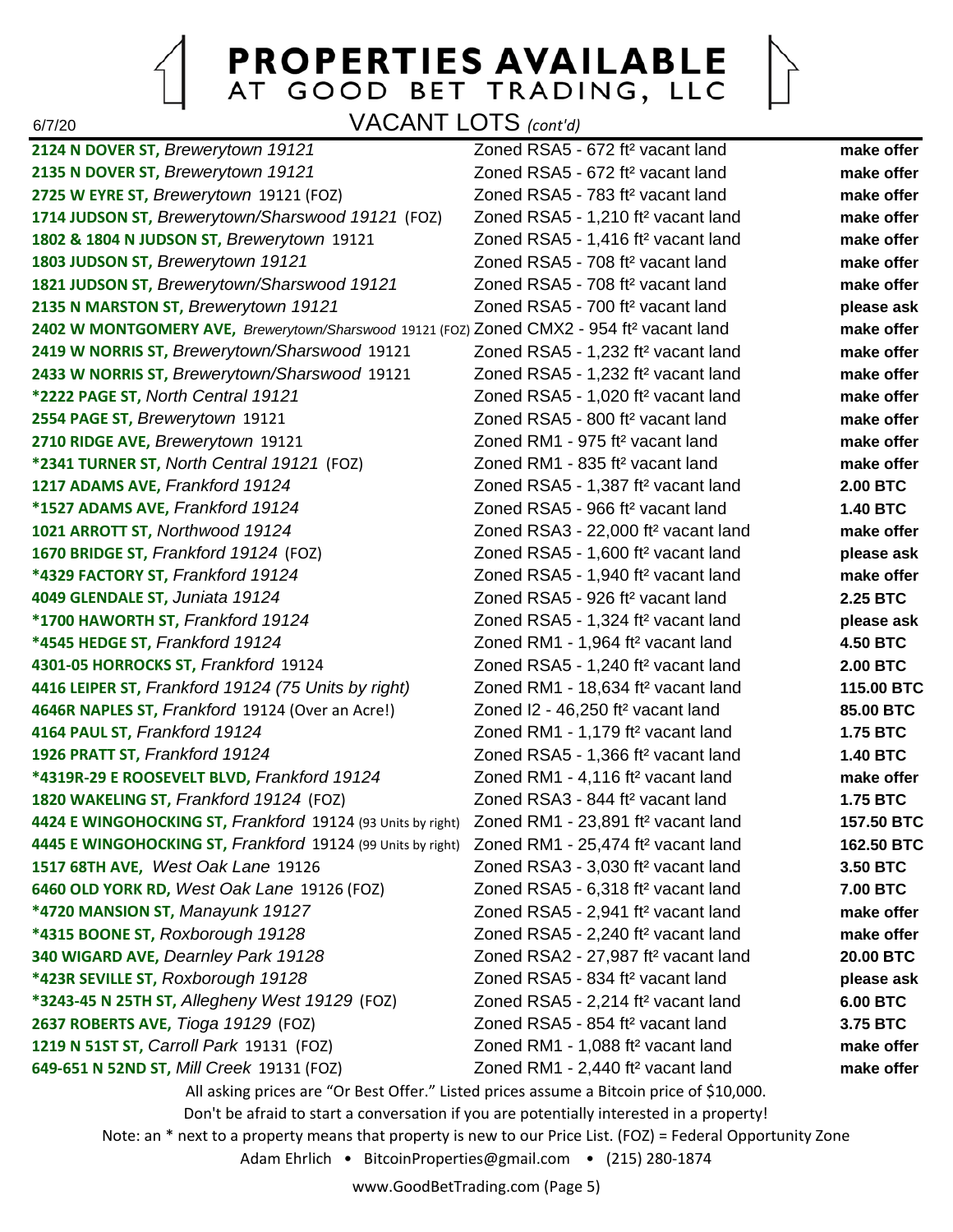6/7/20 VACANT LOTS *(cont'd)*

**1224 N 52ND ST,** *Carroll Park 19131* (FOZ) Zoned CMX2 - 1,288 ft² vacant land **make offer \*1424-1426 N 52ND ST,** *Carroll Park 19131* (FOZ) Zoned CMX2 - 2,347 ft² vacant land **make offer 1430 N 54TH ST,** *Haddington* 19131 Zoned RM1 - 1,004 ft² vacant land **make offer 1508 N 54TH ST,** *Carroll Park* 19131 Zoned RSA5 - 1,600 ft² vacant land **make offer 1535 N 54TH ST,** *Carroll Park 19131* (FOZ) Zoned RM1 - 2,823 ft² vacant land **make offer \*616 N 55TH ST,** *Haddington 19131* Zoned RSA5 - 1,103 ft² vacant land **make offer 1719 N 55TH ST,** *Overbrook* 19131 Zoned RSA5 - 1,440 ft² vacant land **make offer 1668 N 56TH ST,** *Overbrook 19131* Zoned RSA5 - 1,089 ft² vacant land **make offer 5325 ARLINGTON ST,** *Wynnefield* 19131 Zoned RSA5 - 2,310 ft² vacant land **3.00 BTC 5346 W BERKS ST,** *Wynnefield* 19131 Zoned RSA5 - 1,500 ft² vacant land **2.25 BTC \*1615 N CONESTOGA ST,** *Overbrook 19131* Zoned RSA5 - 1,979 ft² vacant land **make offer 1757 GEORGES LN,** *Wynnefield* 19131 Zoned RSA5 - 1,200 ft² vacant land **2.25 BTC 5109 W GIRARD AVE,** *Carroll Park* 19131 (FOZ) Zoned RM1 - 1,428 ft² vacant land **make offer 5152 W GIRARD AVE,** *Mill Creek 19131* (FOZ) Zoned RSA5 - 1,155 ft² vacant land **make offer 5218 W GIRARD AVE,** *Haddington* 19131 Zoned CMX2 - 1,140 ft² vacant land **6.00 BTC 5303 W GIRARD AVE,** *Carroll Park 19131* (FOZ) Zoned RM1 - 1,328 ft² vacant land **make offer 5440 W GIRARD AVE,** *Haddington 19131* Zoned RSA5 - 1,125 ft² vacant land **3.00 BTC 5725 W GIRARD AVE,** *Carroll Park 19131* Zoned CMX2 - 1,440 ft² vacant land **4.25 BTC 5750 HAVERFORD AVE,** *Haddington* 19131 Zoned RSA5 - 1,385 ft² vacant land **3.35 BTC \*5132 HARLAN ST,** *Carroll Park 19131* (FOZ) Zoned RM1 - 2,500 ft² vacant land **make offer \*5135 HARLAN ST,** *Carroll Park 19131* (FOZ) Zoned RM1 - 1,354 ft² vacant land **make offer \*5430 HARLAN ST,** *Carroll Park 19131* Zoned RM1 - 945 ft² vacant land **3.20 BTC \*5228 HESTON ST,** *Wynnefield 19131* Zoned RSA5 - 1,129 ft² vacant land **2.25 BTC 5419 HUNTER ST,** *Overbrook 19131* Zoned RSA5 - 1,364 ft² vacant land **3.50 BTC 5210 KERSHAW ST,** *Caroll Park 19131* (FOZ) Zoned CMX2 - 1,290 ft² vacant land **3.00 BTC 5444 LANSDOWNE AVE,** *Overbrook* 19131 (Huge!) Zoned CMX2 - 6,264 ft² vacant land **make offer 5505 LANSDOWNE AVE,** *Carroll Park* 19131 Zoned CMX2 - 1,568 ft² vacant land **make offer 5511-5513 LANSDOWNE AVE,** *Carroll Park* 19131 Zoned CMX2 - 3,249 ft² vacant land **make offer 915 N MARKOE ST,** *Mill Creek 19131* (FOZ) Zoned RM1 - 1,344 ft² vacant land **please ask 5452 MASTER ST,** *Carroll Park 19131* Zoned CMX2 - 1,140 ft² vacant land **3.00 BTC \*4525 MERION AVE,** *Mill Creek 19131* (FOZ) Zoned RM1 - 840 ft² vacant land **3.50 BTC \*4612 MERION AVE,** *Mill Creek 19131* (FOZ) Zoned CMX2 - 1,010 ft² vacant land **please ask 4618-4620 MERION AVE**, *Mill Creek* 19131 (FOZ) Zoned CMX2 - 5,765 ft² Vacant land **please ask \*5128 MERION AVE,** *West Parkside 19131* (FOZ) Zoned ICMX - 1,238 ft² vacant land **please ask 1458 N PEACH ST,** *Carroll Park 19131 (Sale Pending)* (FOZ) Zoned RM1 - 4,392 ft² vacant land **14.00 BTC 5110-5112 W STILES ST,** *Carroll Park 19131* (FOZ) Zoned RM1 - 2,603 ft² vacant land **make offer 4941 W THOMPSON ST,** *Carroll Park 19131* (FOZ) Zoned CMX2 - 1,466 ft² vacant land **2.75 BTC \*5010 W THOMPSON ST,** *Carroll Park 19131* (FOZ) Zoned CMX2 - 2,033 ft² vacant land **please ask 5873 UPLAND WAY,** *Wynnefield 19131* Zoned RSA5 - 1,340 ft² vacant land **2.80 BTC 5036 WESTMINSTER AVE,** *Mill Creek* 19131 (FOZ) Zoned RSA5 - 879 ft² vacant land **2.25 BTC \*3018 N 15TH ST,** *Glenwood 19132* (FOZ) Zoned RSA5 - 1,600 ft² vacant land **make offer 3057 N 15TH ST,** *Glenwood* 19132 (FOZ) Zoned RSA5 - 1,700 ft² vacant land **make offer**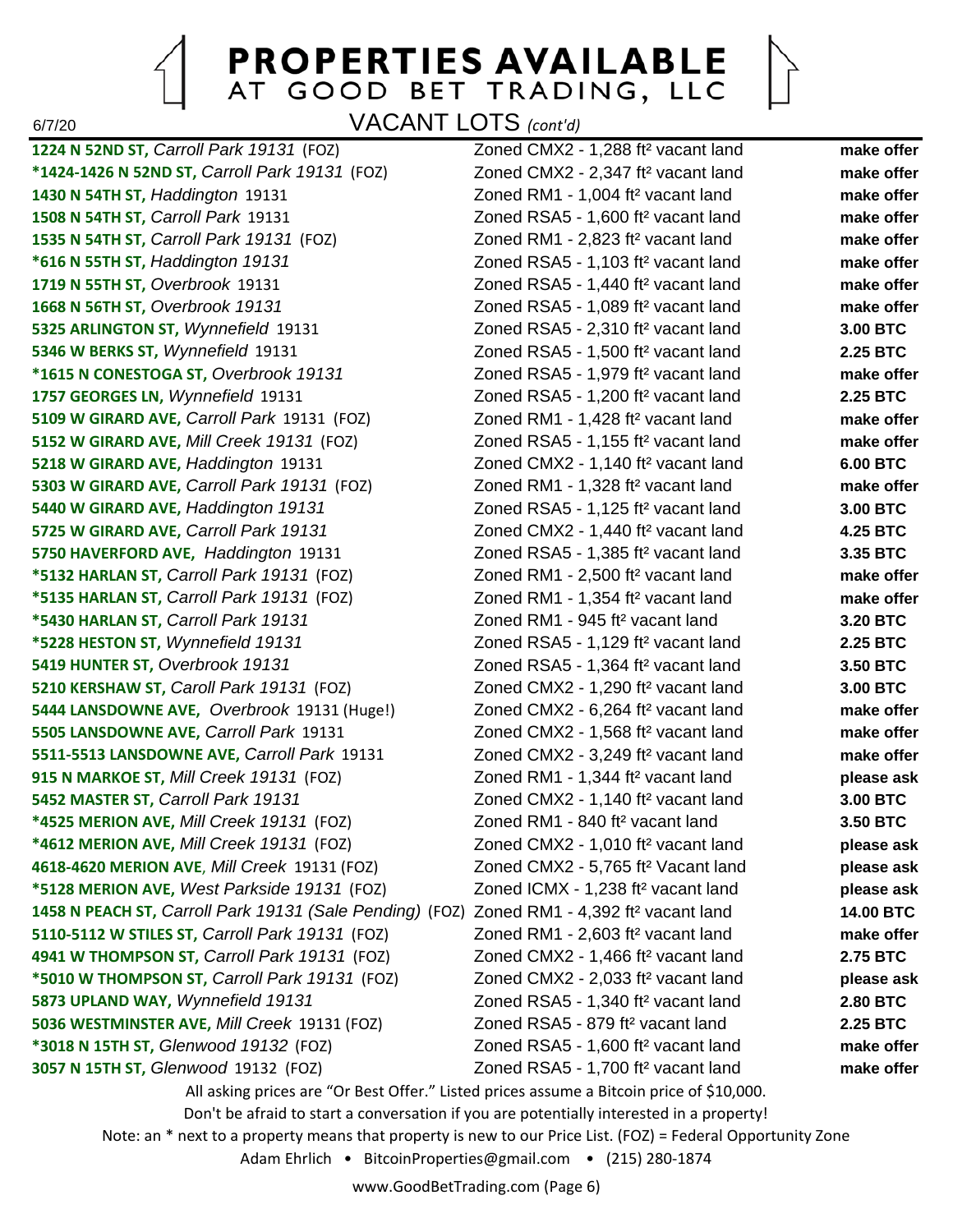$\left\vert \right\rangle$ 

6/7/20 VACANT LOTS *(cont'd)*

| 3115 N 15TH ST, Glenwood 19132 (FOZ)                                                                       | Zoned CMX2 - 1,406 ft <sup>2</sup> vacant land                                           | make offer      |
|------------------------------------------------------------------------------------------------------------|------------------------------------------------------------------------------------------|-----------------|
| *2536 N 16TH ST, Stanton 19132 (FOZ)                                                                       | Zoned RSA5 - 990 ft <sup>2</sup> vacant land                                             | make offer      |
| 2545 N 16TH ST, Stanton 19132 (FOZ)                                                                        | Zoned RSA5 - 900 ft <sup>2</sup> vacant land                                             | 3.00 BTC        |
| 2628 N 16TH ST, Stanton 19132 (FOZ)                                                                        | Zoned RSA5 - 889 ft <sup>2</sup> vacant land                                             | <b>2.80 BTC</b> |
| *2507 N 17TH ST, Stanton 19132 (FOZ)                                                                       | Zoned RSA5 - 1,072 ft <sup>2</sup> vacant land                                           | make offer      |
| *3150 N 17TH ST, Glenwood 19132 (Sale Pending) (FOZ)                                                       | Zoned RSA5 - 1,047 ft <sup>2</sup> vacant land                                           | <b>2.50 BTC</b> |
| 2548 N 18TH ST, Stanton 19132 (FOZ)                                                                        | Zoned RSA5 - 1,039 ft <sup>2</sup> vacant land                                           | 3.00 BTC        |
| 2514 N 19TH ST, Stanton 19132                                                                              | Zoned RSA5 - 1,020 ft <sup>2</sup> vacant land                                           | 3.00 BTC        |
| 2533 N 19TH ST, Stanton 19132 (FOZ)                                                                        | Zoned RSA5 - 990 ft <sup>2</sup> vacant land                                             | 3.00 BTC        |
| 2543 N 19TH ST, Stanton 19132 (FOZ)                                                                        | Zoned RSA5 - 990 ft <sup>2</sup> vacant land                                             | 3.00 BTC        |
| 2544 N 19TH ST, Stanton 19132                                                                              | Zoned RSA5 - 1,020 ft <sup>2</sup> vacant land                                           | 3.00 BTC        |
| 2546 N 19TH ST, Stanton 19132                                                                              | Zoned RSA5 - 3,762 ft <sup>2</sup> vacant land                                           | make offer      |
| *2547 N 19TH ST, Stanton 19132 (FOZ)                                                                       | Zoned RSA5 - 993 ft <sup>2</sup> vacant land                                             | 3.00 BTC        |
| 2741 N 19TH ST, Glenwood 19132 (FOZ)                                                                       | Zoned RSA5 - 992 ft <sup>2</sup> vacant land                                             | <b>2.60 BTC</b> |
| 2403-2405 N 20TH ST, Stanton 19132                                                                         | Zoned RSA5 - 2,073 ft <sup>2</sup> vacant land                                           | <b>6.50 BTC</b> |
| 2415 N 20TH ST, Stanton 19132                                                                              | Zoned RSA5 - 1,023 ft <sup>2</sup> vacant land                                           | 3.20 BTC        |
| 2432 N 20TH ST, Stanton 19132                                                                              | Zoned RSA5 - 1,120 ft <sup>2</sup> vacant land                                           | 3.20 BTC        |
| *2439 N 20TH ST, Stanton 19132                                                                             | Zoned RSA5 - 1,026 ft <sup>2</sup> vacant land                                           | 3.20 BTC        |
| 2454 N 20TH ST, Stanton 19132                                                                              | Zoned RSA5 - 1,118 ft <sup>2</sup> vacant land                                           | 3.20 BTC        |
| 2509 N 20TH ST, North Philly 19132                                                                         | Zoned RSA5 - 672 ft <sup>2</sup> vacant land                                             | <b>2.50 BTC</b> |
| 2335 N 22ND ST, Stanton 19132                                                                              | Zoned RSA5 - 1,120 ft <sup>2</sup> vacant land                                           | make offer      |
| 2344, 2346, 2348, 2350 N 22ND ST, Strawberry Mansion 19132 Zoned ICMX - 14,120 ft <sup>2</sup> vacant land |                                                                                          | make offer      |
| 2754 N 23RD ST, Allegheny West 19132                                                                       | Zoned RSA5 - 879 ft <sup>2</sup> vacant land                                             | <b>2.00 BTC</b> |
| 2810 N 23RD ST, Allegheny West 19132                                                                       | Zoned RSA5 - 863 ft <sup>2</sup> vacant land                                             | <b>2.00 BTC</b> |
| 3024 N 23RD ST, Allegheny West 19132                                                                       | Zoned RSA5 - 910 ft <sup>2</sup> vacant land                                             | <b>1.80 BTC</b> |
| 2603 N 24TH ST, Strawberry Mansion 19132                                                                   | Zoned RSA5 - 932 ft <sup>2</sup> vacant land                                             | <b>2.40 BTC</b> |
| 2609 N 24TH ST, Strawberry Mansion 19132                                                                   | Zoned RSA5 - 932 ft <sup>2</sup> vacant land                                             | <b>2.40 BTC</b> |
| 2731 N 25TH ST, Allegheny West 19132                                                                       | Zoned RSA5 - 882 ft <sup>2</sup> vacant land                                             | <b>2.40 BTC</b> |
| 2447 N 28TH ST, Strawberry Mansion 19132                                                                   | Zoned RSA5 - 924 ft <sup>2</sup> vacant land                                             | 3.25 BTC        |
| 2620 N 28TH ST, Strawberry Mansion 19132                                                                   | Zoned RSA5 - 799 ft <sup>2</sup> vacant land                                             | 2.75 BTC        |
| 2624 N 28TH ST, Strawberry Mansion 19132                                                                   | Zoned RSA5 - 799 ft <sup>2</sup> vacant land                                             | <b>2.75 BTC</b> |
| 2445 N 29TH ST, Strawberry Mansion 19132                                                                   | Zoned RSA5 - 1,088 ft <sup>2</sup> vacant land                                           | <b>4.00 BTC</b> |
| 2511 N 29TH ST, Strawberry Mansion 19132                                                                   | Zoned RSA5 - 1,015 ft <sup>2</sup> vacant land                                           | 3.50 BTC        |
| 2615 N 29TH ST, Strawberry Mansion 19132                                                                   | Zoned RSA5 - 1,136 ft <sup>2</sup> vacant land                                           | 3.25 BTC        |
| 2621 N 29TH ST, Strawberry Mansion 19132                                                                   | Zoned RSA5 - 1,065 ft <sup>2</sup> vacant land                                           | 3.20 BTC        |
| *2627 N 29TH ST, Strawberry Mansion 19132                                                                  | Zoned RSA5 - 1,065 ft <sup>2</sup> vacant land                                           | 3.20 BTC        |
| 2350 N 31ST ST, Strawberry Mansion 19132                                                                   | Zoned RSA5 - 798 ft <sup>2</sup> vacant land                                             | <b>4.25 BTC</b> |
| 2528 N 32ND ST, Strawberry Mansion 19132                                                                   | Zoned RSA5 - 840 ft <sup>2</sup> vacant land                                             | 3.75 BTC        |
| 2413 N 33RD ST, Strawberry Mansion 19132                                                                   | Zoned RSA5 - 961 ft <sup>2</sup> vacant land                                             | <b>4.25 BTC</b> |
| *2738 W ALBERT ST, Strawberry Mansion 19132                                                                | Zoned RSA5 - 658 ft <sup>2</sup> vacant land                                             | please ask      |
| 2601 W ALLEGHENY AVE, Allegheny West 19132 (FOZ)                                                           | Zoned RSA5 - 1,280 ft <sup>2</sup> vacant land                                           | 3.30 BTC        |
| 2930 N BAMBREY ST, Allegheny West 19132                                                                    | Zoned RSA5 - 644 ft <sup>2</sup> vacant land                                             | <b>1.60 BTC</b> |
|                                                                                                            | All asking prices are "Or Best Offer." Listed prices assume a Bitcoin price of \$10,000. |                 |
|                                                                                                            |                                                                                          |                 |

Don't be afraid to start a conversation if you are potentially interested in a property!

Note: an \* next to a property means that property is new to our Price List. (FOZ) = Federal Opportunity Zone

Adam Ehrlich • BitcoinProperties@gmail.com • (215) 280-1874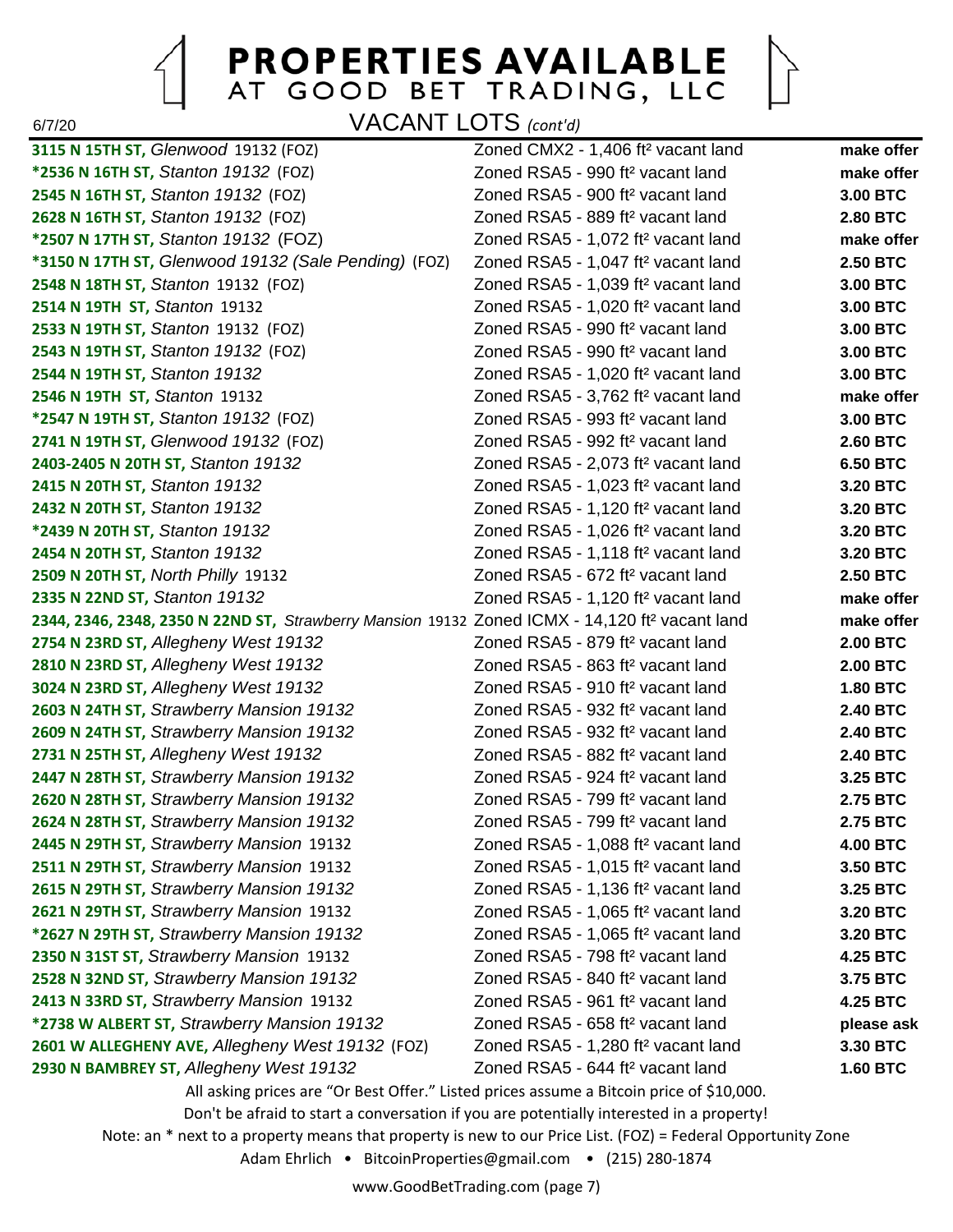6/7/20 VACANT LOTS *(cont'd)*

**\*2508 N BANCROFT ST,** *Stanton 19132* (FOZ) Zoned RSA5 - 694 ft² vacant land **make offer 2835 N BAILEY ST,** *Allegheny West* 19132 Zoned RSA5 - 752 ft² vacant land **1.50 BTC \*3023 N BAILEY ST,** *Allegheny West 19132* (FOZ) Zoned RSA5 - 634 ft² vacant land **1.60 BTC 3106 N BANCROFT ST,** *Glenwood 19132* (FOZ) Zoned RSA5 - 651 ft² vacant land **1.40 BTC 2320 N BOUVIER ST,** *Stanton* 19132 (FOZ) Zoned RSA5 - 676 ft² vacant land **3.00 BTC 2406 N BOUVIER ST,** *Stanton 19132* (FOZ) Zoned RSA5 - 676 ft² vacant land **2.75 BTC 2503 N BOUVIER ST,** *Stanton 19132* (FOZ) Zoned RSA5 - 690 ft² vacant land **2.60 BTC 2546 N BOUVIER ST,** *Stanton 19132* (FOZ) Zoned RSA5 - 696 ft² vacant land **2.60 BTC \*2470 N CHADWICK ST,** *Stanton 19132* Zoned RSA5 - 698 ft² vacant land **make offer \*2821 W CLEARFIELD ST,** *Allegheny West 19132* (FOZ) Zoned RM1 - 1,120 ft² vacant land **please ask 1300 W CLEMENTINE ST,** *Franklinville* 19132 (FOZ) Zoned CMX2 - 560 ft² vacant land **1.75 BTC 2366 N CLEVELAND ST,** *Stanton 19132* (FOZ) Zoned RSA5 - 666 ft² vacant land **2.75 BTC 2545 N COLORADO ST,** *Stanton 19132* (FOZ) Zoned RSA5 - 698 ft² vacant land **2.40 BTC 2625 N CORLIES ST,** *Strawberry Mansion* 19132 Zoned RSA5 - 700 ft² vacant land **2.50 BTC 2312 N CROSKEY ST,** *Stanton 19132* Zoned RSA5 - 609 ft² vacant land **2.50 BTC \*2716 N CROSKEY ST,** *Allegheny West 19132* Zoned RSA5 - 653 ft² vacant land **1.60 BTC 2812 N CROSKEY ST,** *Allegheny West 19132* Zoned RSA5 - 1,303 ft² vacant land **1.85 BTC 2212 W CUMBERLAND ST,** *Strawberry Mansion 19132* Zoned RSA5 - 1,290 ft² vacant land **2.20 BTC 3213 W DAKOTA ST,** *Strawberry Mansion 19132* Zoned RSA5 - 790 ft² vacant land **4.00 BTC 3043 W DAUPHIN ST,** *Strawberry Mansion* 19132 Zoned RSA5 - 1,440 ft² vacant land **3.75 BTC 2552 N DOVER ST,** *Strawberry Mansion 19132* Zoned RSA5 - 700 ft² vacant land **2.40 BTC \*2539 W FIRTH ST,** *Strawberry Mansion 19132* Zoned RSA5 - 840 ft² vacant land **please ask 2533 W FLETCHER ST,** *Strawberry Mansion 19132* Zoned RSA5 - 708 ft² vacant land **please ask 2615 W FLETCHER ST,** *Strawberry Mansion 19132* Zoned RSA5 - 2,160 ft² vacant land **make offer 2349 N GARNET ST,** *Stanton 19132* Zoned RSA5 - 700 ft² vacant land **3.30 BTC 2406 N GARNET ST,** *Stanton 19132* Zoned RSA5 - 700 ft² vacant land **3.00 BTC 2411 N GARNET ST,** *Stanton 19132* Zoned RSA5 - 676 ft² vacant land **3.00 BTC 1500 W GLENWOOD AVE,** *Stanton 19132* (FOZ) Zoned CMX2 - 1,056 ft² vacant land **please ask 2615 W GORDON ST,** *Strawberry Mansion 19132* Zoned RSA5 - 700 ft² vacant land **2.75 BTC 2305 N GRATZ ST,** *Stanton 19132* (FOZ) Zoned RSA5 - 666 ft² vacant land **2.80 BTC 2309 N GRATZ ST,** *Stanton 19132* (FOZ) Zoned RSA5 - 665 ft² vacant land **2.80 BTC 2318 N GRATZ ST,** *Stanton* 19132 (FOZ) Zoned RSA5 - 666 ft² vacant land **2.80 BTC \*2748 N GRATZ ST,** *Glenwood 19132* (FOZ) Zoned RSA5 - 720 ft² vacant land **make offer 1435 W HAGERT ST,** *Stanton 19132* (FOZ) Zoned RSA5 - 651 ft² vacant land **make offer 2316 W HAROLD ST,** *Strawberry Mansion* 19132 Zoned RSA5 - 1,005 ft² vacant land **1.25 BTC 3138 N HEMBERGER ST,** *Allegheny West 19132* Zoned RSA5 - 685 ft² vacant land **1.40 BTC \*3150 N HEMBERGER ST,** *Allegheny West 19132* Zoned RSA5 - 685 ft² vacant land **1.40 BTC 2949 N HICKS ST,** *Glenwood 19132* (FOZ) Zoned RSA5 - 712 ft² vacant land **make offer \*2608 W HUNTINGDON ST,** *Strawberry Mansion 19132* Zoned RSA5 - 1,071 ft² vacant land **2.80 BTC 1615 W INDIANA AVE,** *North Philadelphia* 19132 (FOZ) Zoned I1 - 13,532 ft² vacant land **make offer 1701 W INDIANA AVE,** *Allegheny West 19132* (FOZ) Zoned I1 - 4,740 ft² vacant land **make offer 2745 JUDSON ST,** *Allegheny West 19132* Zoned RSA5 - 653 ft² vacant land **1.25 BTC** All asking prices are "Or Best Offer." Listed prices assume a Bitcoin price of \$10,000. Don't be afraid to start a conversation if you are potentially interested in a property!

Note: an \* next to a property means that property is new to our Price List. (FOZ) = Federal Opportunity Zone Adam Ehrlich • BitcoinProperties@gmail.com • (215) 280-1874

www.GoodBetTrading.com (Page 8)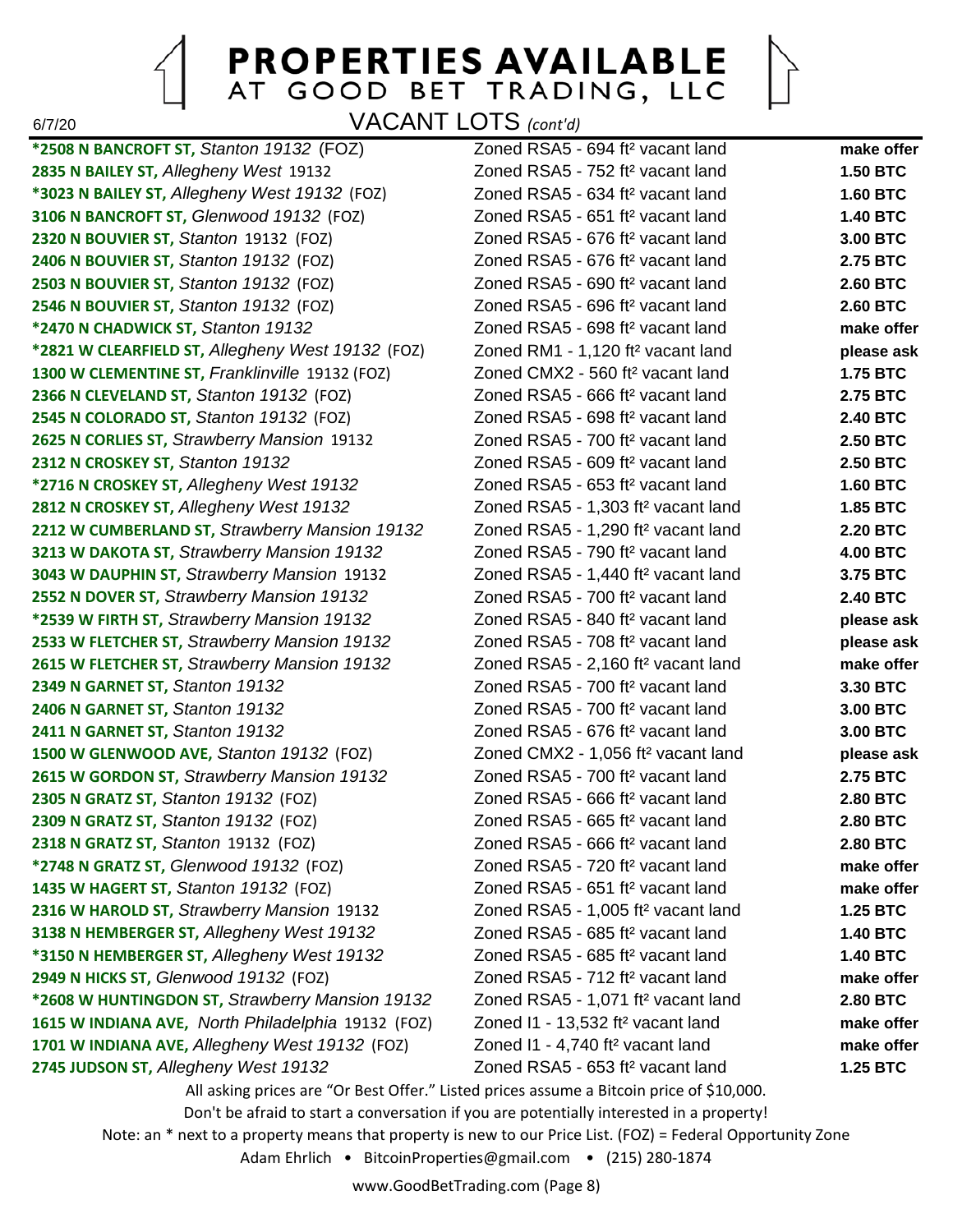$\bigcap$ 

6/7/20 VACANT LOTS *(cont'd)*

| 2767 JUDSON ST, Allegheny West 19132                                                                         | Zoned RSA5 - 653 ft <sup>2</sup> vacant land                                             | <b>1.25 BTC</b> |  |
|--------------------------------------------------------------------------------------------------------------|------------------------------------------------------------------------------------------|-----------------|--|
| 2819 JUDSON ST, Allegheny West 19132                                                                         | Zoned RSA5 - 698 ft <sup>2</sup> vacant land                                             | <b>1.25 BTC</b> |  |
| 2936 JUDSON ST, Allegheny West 19132                                                                         | Zoned RSA5 - 736 ft <sup>2</sup> vacant land                                             | 0.95 BTC        |  |
| 3019 JUDSON ST, Allegheny West 19132                                                                         | Zoned RSA5 - 641 ft <sup>2</sup> vacant land                                             | 0.85 BTC        |  |
| *1535 W LEHIGH AVE, Stanton 19132 (FOZ)                                                                      | Zoned RSA5 - 1,100 ft <sup>2</sup> vacant land                                           | <b>5.00 BTC</b> |  |
| 1541 W LEHIGH AVE, Stanton 19132 (FOZ)                                                                       | Zoned RSA5 - 1,118 ft <sup>2</sup> vacant land                                           | <b>5.00 BTC</b> |  |
| 2313 W LEHIGH AVE, Allegheny West 19132                                                                      | Zoned CMX1 - 1,216 ft <sup>2</sup> vacant land                                           | 3.75 BTC        |  |
| 2423 W LEHIGH AVE, Allegheny West 19132 (Sale Pending!)                                                      | Zoned RSA5 - 1,159 ft <sup>2</sup> vacant land                                           | 3.50 BTC        |  |
| 2813 W LEHIGH AVE, Allegheny West 19132                                                                      | Zoned RSA5 - 1,367 ft <sup>2</sup> vacant land                                           | 3.75 BTC        |  |
| 2827 W LEHIGH AVE, Allegheny West 19132                                                                      | Zoned CMX1 - 1,194 ft <sup>2</sup> vacant land                                           | 3.75 BTC        |  |
| 2914 W LEHIGH AVE, Strawberry Mansion 19132                                                                  | Zoned RSA5 - 1,229 ft <sup>2</sup> vacant land                                           | 3.75 BTC        |  |
| 3034 W LEHIGH AVE, Strawberry Mansion 19132                                                                  | Zoned RSA5 - 1,232 ft <sup>2</sup> vacant land                                           | 3.50 BTC        |  |
| 2459 N MARSTON ST, Strawberry Mansion 19132                                                                  | Zoned RSA5 - 1,047 ft <sup>2</sup> vacant land                                           | 2.75 BTC        |  |
| 3118 N MARSTON ST, Allegheny West 19132 (FOZ)                                                                | Zoned RSA5 - 609 ft <sup>2</sup> vacant land                                             | <b>1.25 BTC</b> |  |
| 1430 W MAYFIELD ST, Glenwood 19132 (FOZ)                                                                     | Zoned RSA5 - 750 ft <sup>2</sup> vacant land                                             | <b>2.60 BTC</b> |  |
| *2231 N MOLE ST, Stanton 19132 (FOZ)                                                                         | Zoned RSA5 - 588 ft <sup>2</sup> vacant land                                             | please ask      |  |
| 3132 N NAPA ST, Allegheny West 19132 (FOZ)                                                                   | Zoned RSA5 - 1,035 ft <sup>2</sup> vacant land                                           | <b>2.40 BTC</b> |  |
| *1501 W OAKDALE ST, Stanton 19132 (FOZ)                                                                      | Zoned RSA5 - 728 ft <sup>2</sup> vacant land                                             | 3.00 BTC        |  |
| 1543 W OAKDALE ST, Stanton 19132 (FOZ)                                                                       | Zoned RSA5 - 644 ft <sup>2</sup> vacant land                                             | <b>2.40 BTC</b> |  |
| 2451 W OAKDALE ST, Strawberry Mansion 19132                                                                  | Zoned RSA5 - 846 ft <sup>2</sup> vacant land                                             | <b>1.80 BTC</b> |  |
| 2435 N OPAL ST, Stanton 19132                                                                                | Zoned RSA5 - 676 ft <sup>2</sup> vacant land                                             | <b>2.80 BTC</b> |  |
| 2443 N OPAL ST, Stanton 19132                                                                                | Zoned RSA5 - 676 ft <sup>2</sup> vacant land                                             | <b>2.80 BTC</b> |  |
| 2467 N OPAL ST, Stanton 19132                                                                                | Zoned RSA5 - 676 ft <sup>2</sup> vacant land                                             | <b>2.80 BTC</b> |  |
| 2501 N OPAL ST, Stanton 19132                                                                                | Zoned RSA5 - 720 ft <sup>2</sup> vacant land                                             | 3.60 BTC        |  |
| 2517 N OPAL ST, Stanton 19132                                                                                | Zoned RSA5 - 627 ft <sup>2</sup> vacant land                                             | <b>2.60 BTC</b> |  |
| 1419 W RUSH ST, Hartranft 19132 (FOZ)                                                                        | Zoned CMX2 - 960 ft <sup>2</sup> vacant land                                             | make offer      |  |
| *1420 W RUSH ST, Hartranft 19132 (FOZ)                                                                       | Zoned RSA5 - 992 ft <sup>2</sup> vacant land                                             | make offer      |  |
| *1427-1429 W RUSH ST, Hartranft 19132 (FOZ)                                                                  | Zoned CMX2 - 1,905 ft <sup>2</sup> vacant land                                           | make offer      |  |
| 1310 W SELTZER ST, Hartranft 19132 (FOZ)                                                                     | Zoned RM1 - 718 ft <sup>2</sup> vacant land                                              | make offer      |  |
| 1357, 1359 W SELTZER ST, Hartranft 19132 (FOZ)                                                               | Zoned CMX3 - 2,096 ft <sup>2</sup> vacant land                                           | make offer      |  |
| *1521, 1523 W SELTZER ST, Stanton 19132 (FOZ)                                                                | Zoned RSA5 - 1,344 ft <sup>2</sup> vacant land                                           | make offer      |  |
| 2320 W SERGEANT ST, Strawberry Mansion 19132                                                                 | Zoned RSA5 - 767 ft <sup>2</sup> vacant land                                             | make offer      |  |
| *2421 W SERGEANT ST, Strawberry Mansion 19132                                                                | Zoned RSA5 - 960 ft <sup>2</sup> vacant land                                             | make offer      |  |
| 2429 W SERGEANT ST, Strawberry Mansion 19132                                                                 | Zoned RSA5 - 960 ft <sup>2</sup> vacant land                                             | make offer      |  |
| 2709 W SILVER ST, Allegheny West 19132                                                                       | Zoned RSA5 - 700 ft <sup>2</sup> vacant land                                             | <b>1.60 BTC</b> |  |
| 2123 W SOMERSET ST, Glenwood 19132 (FOZ)                                                                     | Zoned RSA5 - 980 ft <sup>2</sup> vacant land                                             | <b>1.50 BTC</b> |  |
| 2740 W STERNER ST, Allegheny West 19132                                                                      | Zoned RSA5 - 630 ft <sup>2</sup> vacant land                                             | <b>1.60 BTC</b> |  |
| 2864 N STILLMAN ST, Allegheny West 19132                                                                     | Zoned RSA5 - 648 ft <sup>2</sup> vacant land                                             | <b>1.50 BTC</b> |  |
| 3059 N STILLMAN ST, Allegheny West 19132 (FOZ)                                                               | Zoned RSA5 - 644 ft <sup>2</sup> vacant land                                             | <b>1.25 BTC</b> |  |
| 3140 N STILLMAN ST, Allegheny West 19132 (FOZ)                                                               | Zoned RSA5 - 641 ft <sup>2</sup> vacant land                                             | <b>1.40 BTC</b> |  |
| 3154, 3156, 3158 N STILLMAN ST, Allegheny West 19132 (FC Zoned RSA5 - 1,923 ft <sup>2</sup> vacant land      |                                                                                          | <b>6.00 BTC</b> |  |
| 2957 N TAYLOR ST, Allegheny West 19132                                                                       | Zoned RSA5 - 704 ft <sup>2</sup> vacant land                                             | 1.05 BTC        |  |
|                                                                                                              | All asking prices are "Or Best Offer." Listed prices assume a Bitcoin price of \$10,000. |                 |  |
| Don't be afraid to start a conversation if you are potentially interested in a property!                     |                                                                                          |                 |  |
| Note: an * next to a property means that property is new to our Price List. (FOZ) = Federal Opportunity Zone |                                                                                          |                 |  |
| Adam Ehrlich • BitcoinProperties@gmail.com • (215) 280-1874                                                  |                                                                                          |                 |  |
|                                                                                                              |                                                                                          |                 |  |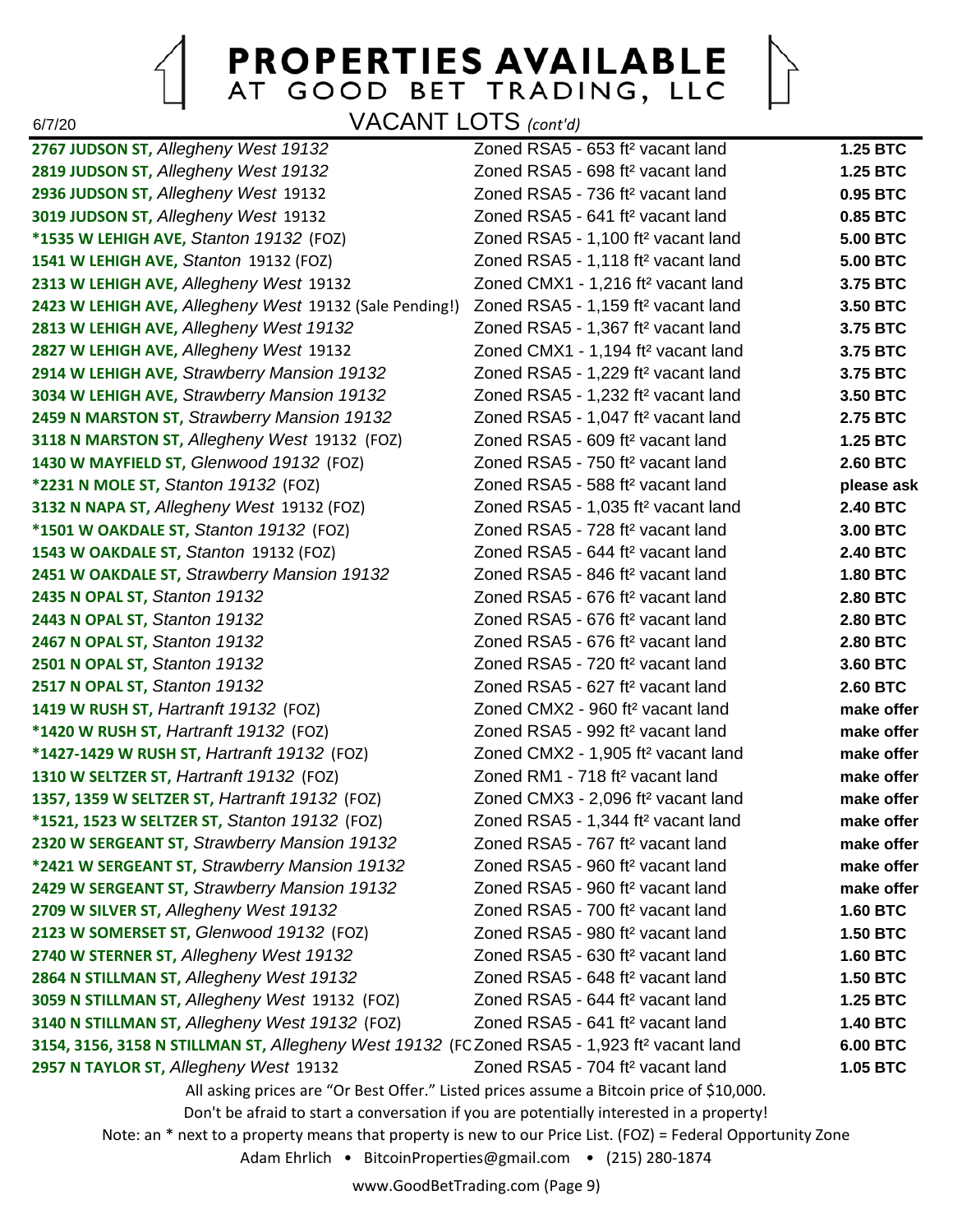6/7/20 VACANT LOTS (*cont'd* )

**1329 W TORONTO ST,** *Franklinville 19132* (FOZ) Zoned RM1 - 870 ft² vacant land **5.00 BTC 1337 W TORONTO ST,** *Franklinville 19132* (FOZ) Zoned RM1 - 870 ft² vacant land **5.00 BTC 1342 W TORONTO ST,** *Franklinville 19132* (FOZ) Zoned RM1 - 900 ft² vacant land **5.00 BTC 1410 W TORONTO ST,** *Glenwood 19132* (FOZ) Zoned RSA5 - 798 ft² vacant land **4.25 BTC 2441 W TORONTO ST,** *Allegheny West 19132* (FOZ) Zoned RSA5 - 658 ft² vacant land **make offer 2203 N VAN PELT ST,** *Strawberry Mansion* 19132 Zoned RSA5 - 1,120 ft² vacant land **4.00 BTC 2359 N VAN PELT ST,** *Stanton 19132* Zoned RSA5 - 688 ft² vacant land **2.75 BTC \*1301 W WILLIAM ST,** *Hartranft 19132* (FOZ) Zoned CMX2 - 576 ft² vacant land **make offer 1303 W WILLIAM ST,** *Hartranft 19132* (FOZ) Zoned RM1 - 513 ft² vacant land **make offer 1315-1317 W WILLIAM ST,** *Hartranft 19132* (FOZ) Zoned RM1 - 1,027 ft² vacant land **make offer 1323 W WILLIAM ST,** *Hartranft 19132* (FOZ) Zoned RM1 - 513 ft² vacant land **make offer 2927 W WISHART ST,** *Allegheny West* 19132 (FOZ) Zoned RM1 - 900 ft² vacant land **2.50 BTC 2205 N WOODSTOCK ST,** *Stanton 19132* Zoned RSA5 - 960 ft² vacant land **make offer \*3040 N 4TH ST,** *Fairhill 19133* (FOZ) Zoned RSA5 - 826 ft² vacant land **2.25 BTC 3118 N 7TH ST,** *Hartranft 19133* Zoned RM1 - 1,018 ft² vacant land **2.50 BTC 3008 N 8TH ST,** *Hartranft 19133* Zoned RM1 - 812 ft² vacant land **2.60 BTC 3040 N 8TH ST,** *Hartranft 19133* Zoned RM1 - 769 ft² vacant land **2.60 BTC 3057 N 8TH ST,** *Hartranft 19133* Zoned RM1 - 968 ft² vacant land **2.60 BTC 2863 N 9TH ST,** *Hartranft* 19133 Zoned RM1 - 899 ft² vacant land **2.60 BTC 3012, 3028 N 9TH ST,** *Hartranft 19133* Zoned RM1 - 2,052 ft² vacant land **6.50 BTC 3030 N 9TH ST,** *Hartranft 19133* Zoned RM1 - 1,035 ft² vacant land **2.80 BTC 3102 N 9TH ST,** *Hartranft 19133* Zoned RM1 - 1,012 ft² vacant land **2.80 BTC 2413 N 10TH ST,** *Hartranft 19133* Zoned RM1 - 1,248 ft² vacant land **please ask 3046 N 10TH ST,** *Hartranft 19133* Zoned RM1 - 972 ft² vacant land **2.80 BTC 3064 N 10TH ST,** *Hartranft 19133* Zoned RM1 - 1,005 ft² vacant land **2.80 BTC 3030 N 11TH ST,** *Hartranft 19133* (FOZ) Zoned RM1 - 900 ft² vacant land **2.80 BTC 2923 N 12TH ST,** *Hartranft* 19133 (FOZ) Zoned RM1 - 1,125 ft² vacant land **3.75 BTC 2719 N 13TH ST,** *Hartranft* 19133 (FOZ) Zoned RM1 - 1,568 ft² vacant land **5.00 BTC 3137 N CAMAC ST,** *Franklinville 19133* (FOZ) Zoned RM1 - 1,050 ft² vacant land **3.30 BTC 829 W CUMBERLAND ST,** *Hartranft 19133* Zoned RM1 - 1,008 ft² vacant land **make offer 2611 N DARIEN ST,** *Hartranft 19133* Zoned RM1 - 560 ft² vacant land **please ask 2633, 2635 N DARIEN ST,** *Hartranft 19133* Zoned RM1 - 1,039 ft² vacant land **make offer 2649 N DARIEN ST,** *Hartranft 19133* Zoned RM1 - 494 ft² vacant land **make offer \*2814 N DARIEN ST,** *Hartranft 19133* Zoned RM1 - 540 ft² vacant land **make offer 3027, 3029, 3031 N DARIEN ST,** *Hartranft 19133* Zoned RM1 - 1,689 ft² vacant land **7.00 BTC 3038 N DARIEN ST,** *Hartranft 19133* Zoned RM1 - 596 ft² vacant land **2.00 BTC 3041 N DARIEN ST,** *Hartranft 19133* Zoned RM1 - 563 ft² vacant land **2.00 BTC 3044 N DARIEN ST,** *Hartranft 19133* Zoned RM1 - 658 ft² vacant land **2.10 BTC 3055 N DARIEN ST,** *Hartranft 19133* Zoned RM1 - 600 ft² vacant land **2.00 BTC 3061 N DARIEN ST,** *Hartranft 19133* Zoned RM1 - 593 ft² vacant land **2.00 BTC 2358 N FAIRHILL ST,** *West Kensington 19133* Zoned RM1 - 477 ft² vacant land **please ask 2740 N FAIRHILL ST,** *Fairhill* 19133 Zoned RSA5 - 676 ft² vacant land **2.20 BTC**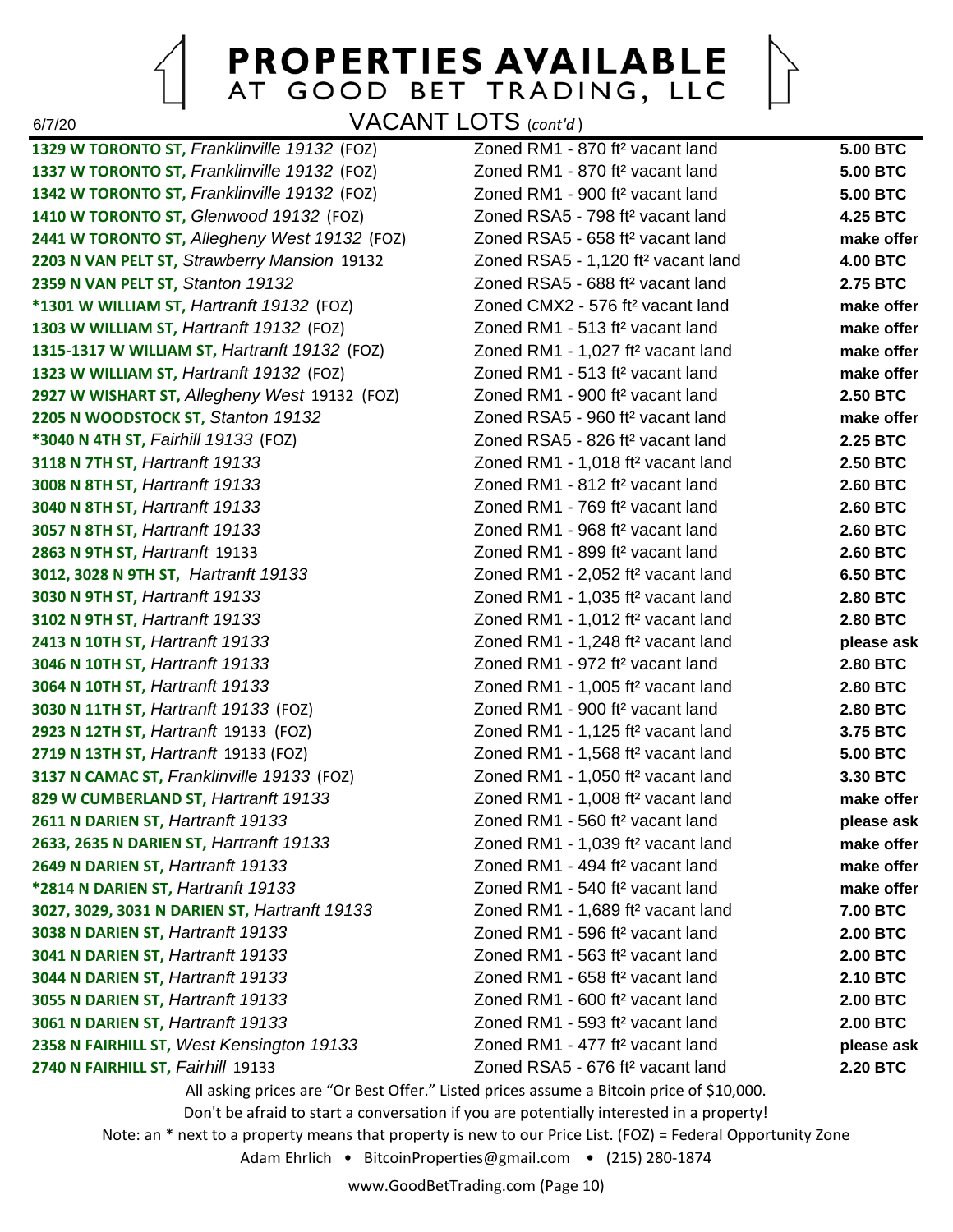6/7/20 VACANT LOTS (*cont'd* )

**2855 N FAIRHILL ST,** *Fairhill 19133* Zoned RSA5 - 1,245 ft² vacant land **please ask \*1246 W FIRTH ST,** *Hartranft 19133* Zoned RM1 - 756 ft² vacant land **2.80 BTC 3128 N FRANKLIN ST,** *Hartranft 19133* Zoned RM1 - 885 ft² vacant land **2.00 BTC 1015 W GLENWOOD AVE,** *Franklinville* 19133 Zoned RM1 - 2,231 ft² vacant land **make offer 1116 W GLENWOOD AVE,** *Hartranft 19133* (FOZ) Zoned RM1 - 1,233 ft² vacant land **make offer 1122 W GLENWOOD AVE,** *Hartranft 19133* (FOZ) Zoned RM1 - 850 ft² vacant land **make offer 1138 W GLENWOOD AVE,** *Hartranft* 19133 (FOZ) Zoned RM1 - 1,241 ft² vacant land **make offer \*1146 W GLENWOOD AVE,** *Hartranft 19133* (FOZ) Zoned RM1 - 1,041 ft² vacant land **make offer 2916 N HANCOCK ST,** *McGuire 19133* (FOZ) Zoned RM1 - 698 ft² vacant land **1.75 BTC \*2924 HOPE ST,** *McGuire 19133* (FOZ) Zoned RSA5 - 572 ft² vacant land **1.60 BTC 918 W HUNTINGTON ST,** *Hartranft 19133* Zoned CMX2 - 1,050 ft² vacant land **please ask 2848 N HUTCHINSON ST,** *Fairhill* 19133 Zoned RM1 - 965 ft² vacant land **2.00 BTC 261 W INDIANA AVE,** *Fairhill 19133* (FOZ) Zoned RSA5 - 692 ft² vacant land **1.75 BTC 1032 W INDIANA AVE,** *Hartranft 19133* (FOZ) Zoned RM1 - 938 ft² vacant land **3.00 BTC 1033 W INDIANA AVE,** *Hartranft 19133* (FOZ) Zoned RM1 - 735 ft² vacant land **2.80 BTC \*2632 N JESSUP ST,** *Hartranft 19133* Zoned RM1 - 896 ft² vacant land **make offer 1219 W LEHIGH AVE,** *Hartranft 19133* (FOZ) Zoned RM1 - 2,368 ft² vacant land **make offer 2912 N LEITHGOW ST,** *Fairhill 19133* (FOZ) Zoned RSA5 - 533 ft² vacant land **1.60 BTC 2815 N MARVINE ST,** *Upper Kensington 19133* (FOZ) Zoned RM1 - 1,125 ft² vacant land **3.50 BTC \*2952 MASCHER ST,** *McGuire 19133* (FOZ) Zoned RSA5 - 679 ft² vacant land **2.00 BTC \*2735 MUTTER ST,** *McGuire 19133* (FOZ) Zoned RM1 - 477 ft² vacant land **1.75 BTC \*2737 MUTTER ST,** *McGuire 19133* (FOZ) Zoned RM1 - 477 ft² vacant land **make offer 2848 MUTTER ST,** *McGuire 19133* (FOZ) Zoned RSA5 - 581 ft² vacant land **1.80 BTC 2862 MUTTER ST,** *McGuire 19133* (FOZ) Zoned RSA5 - 581 ft² vacant land **1.80 BTC 2934 MUTTER ST,** *McGuire 19133* (FOZ) Zoned RSA5 - 609 ft² vacant land **2.00 BTC 1121 W OAKDALE ST,** *Hartranft* 19133 Zoned RM1 - 609 ft² vacant land **1.80 BTC \*2209 N ORKNEY ST,** *West Kensington 19133* (FOZ) Zoned RSA5 - 460 ft² vacant land **please ask 2911 PALETHROP ST,** *McGuire 19133* (FOZ) Zoned RM1 - 670 ft² vacant land **please ask \*2913 PALETHORP ST,** *McGuire 19133* Zoned RM1 - 670 t² vacant land **make offer 2948 N REESE ST,** *Fairhill 19133* Zoned RSA5 - 910 ft² vacant land **2.25 BTC 3009 N REESE ST,** *Fairhill 19133 (Sale Pending)* Zoned RSA5 - 938 ft² vacant land **2.20 BTC 3063 N REESE ST,** *Fairhill 19133* Zoned RSA5 - 832 ft² vacant land **2.25 BTC 3067 N REESE ST,** *Fairhill 19133* Zoned RSA5 - 832 ft² vacant land **2.75 BTC 912 W SELTZER ST,** *Hartranft 19133* Zoned RM1 - 566 ft² vacant land **3.00 BTC \*924 W SELTZER ST,** *Hartranft 19133* Zoned CMX2 - 653 ft² vacant land **3.00 BTC \*1236 W SOMERSET ST,** *Hartranft 19133* (FOZ) Zoned RM1 - 1,120 ft² vacant land **please ask 2529 N WARNOCK ST,** *Hartranft 19133* Zoned RM1 - 672 ft² vacant land **3.00 BTC 3119 N WENDLE ST,** *Hartranft 19133* Zoned RM1 - 700 ft² vacant land **2.25 BTC \*3128 N WENDLE ST,** *Hartranft 19133* Zoned RM1 - 698 ft² vacant land **2.25 BTC 2716 A ST,** *McGuire* 19134 (FOZ) Zoned RSA5 - 1,280 ft² vacant land **3.50 BTC \*2748 A ST,** *McGuire 19134 (Storage Shed)* (FOZ) Zoned RSA5 - 912 ft² vacant land **4.50 BTC 527 E ALLEGHENY AVE,** *Upper Kensington 19134* (FOZ) Zoned RSA5 - 1,280 ft² vacant land **4.50 BTC** All asking prices are "Or Best Offer." Listed prices assume a Bitcoin price of \$10,000. Don't be afraid to start a conversation if you are potentially interested in a property! Note: an \* next to a property means that property is new to our Price List. (FOZ) = Federal Opportunity Zone Adam Ehrlich • BitcoinProperties@gmail.com • (215) 280-1874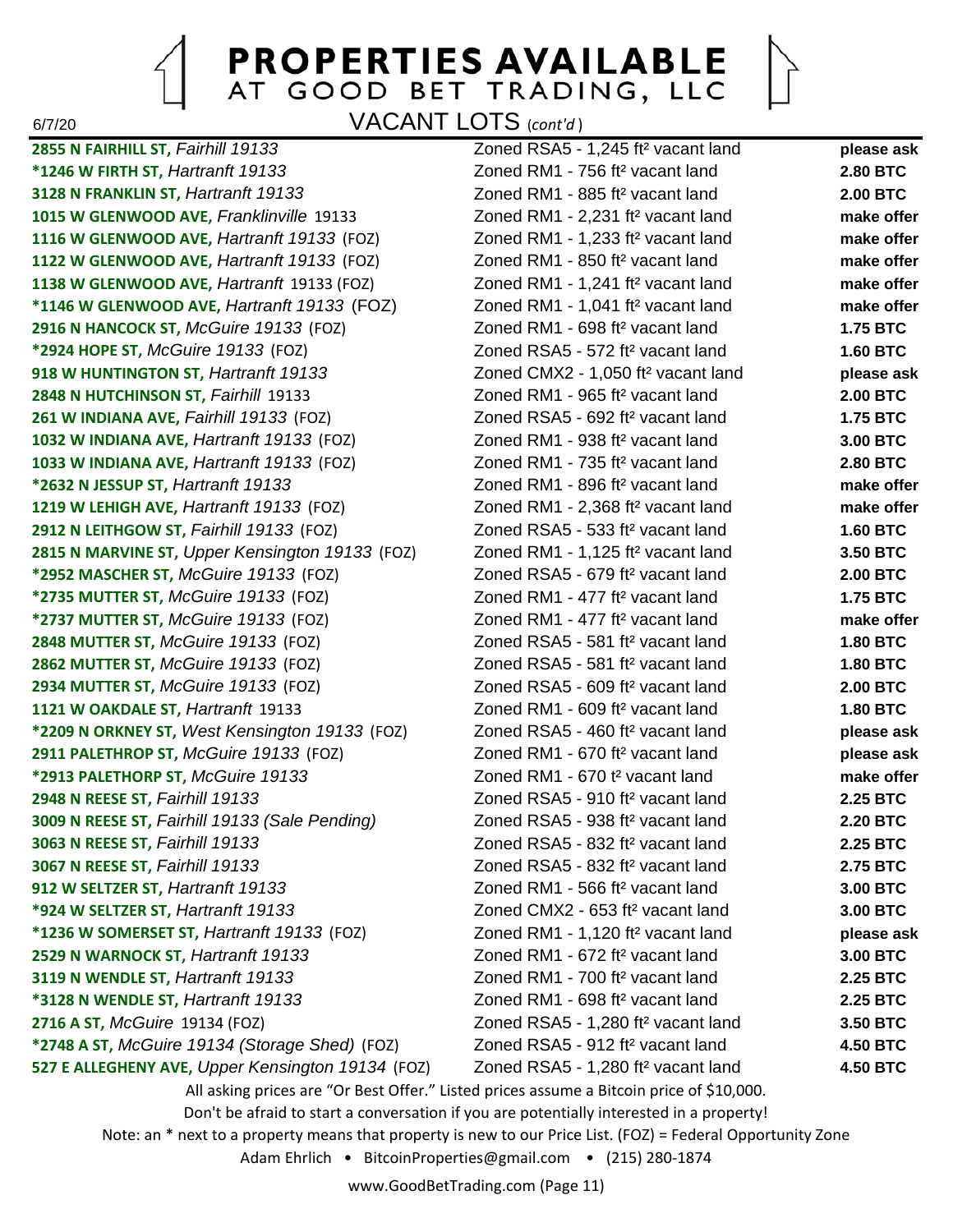6/7/20 VACANT LOTS (*cont'd* )

**3039 ARBOR ST,** *Upper Kensington 19134* (FOZ) Zoned RSA5 - 665 ft² vacant land **1.95 BTC 3045 ARBOR ST,** *Upper Kensington 19134* (FOZ) Zoned RSA5 - 652 ft² vacant land **1.95 BTC 3050 ARBOR ST,** *Upper Kensington 19134* (FOZ) Zoned RSA5 - 653 ft² vacant land **1.95 BTC 3130 ARBOR ST,** *Upper Kensington 19134* (FOZ) Zoned RSA5 - 689 ft² vacant land **1.95 BTC 3353 ARGYLE ST,** *Harrowgate* 19134 Zoned RSA5 - 602 ft² vacant land **1.40 BTC 845 E ATLANTIC ST,** *Harrowgate 19134 (Along Shopping Plaza)* Zoned RSA5 - 3,750 ft² vacant land **make offer 442 E AUBURN ST,** *Upper Kensington 19134* (FOZ) Zoned RSA5 - 994 ft² vacant land **make offer 3011 B ST,** *Upper Kensington 19134* (FOZ) Zoned RSA5 - 1,018 ft² vacant land **2.50 BTC 3044 B ST,** *Upper Kensington 19134* (FOZ) Zoned RSA5 - 756 ft² vacant land **please ask 2818 BOUDINOT ST,** *Upper Kensington 19134* (FOZ) Zoned RSA5 - 1,469 ft² vacant land **make offer 3045 BOUDINOT ST,** *Kensington* 19134 (FOZ) Zoned RSA5 - 5,465 ft² vacant land **make offer 2704 C ST,** *Upper Kensington 19134* (FOZ) Zoned RM1 - 700 ft² vacant land **4.25 BTC \*2713 C ST,** *Upper Kingsessing 19134* (FOZ) Zoned RSA5 - 700 ft² vacant land **4.25 BTC 2805 C ST,** *Upper Kensington 19134* (FOZ) Zoned RSA5 - 1,540 ft² vacant land **5.00 BTC 2841 C ST,** *Upper Kensington 19134* (FOZ) Zoned RSA5 - 1,688 ft² vacant land **5.00 BTC 2850 C ST,** *Upper Kensington* 19134 (FOZ) Zoned RSA5 - 1,120 ft² vacant land **5.00 BTC 3031 C ST,** *Penrose 19134* (FOZ) Zoned RSA5 - 693 ft² vacant land **2.75 BTC 300 E CAMBRIA ST,** *Upper Kensington 19134* (FOZ) Zoned RSA5 - 600 ft² vacant land **make offer 359 E CAMBRIA ST,** *Upper Kensington 19134* (FOZ) Zoned RSA5 - 854 ft² vacant land **make offer 1924 E CAMBRIA ST,** *Richmond* 19134 Zoned RSA5 - 1,520 ft² vacant land **make offer 1939 E CAMBRIA ST,** *Richmond 19134* Zoned RSA5 - 1,290 ft² vacant land **make offer 2085 CLARENCE ST,** *Harrowgate 19134* Zoned RSA5 - 958 ft² vacant land **4.00 BTC 707 E CLEARFIELD ST,** *Upper Kensington* 19134 (FOZ) Zoned RM1 - 775 ft² vacant land **make offer 723-725 E CLEARFIELD ST,** *Upper Kensington 19134* (FOZ) Zoned RM1 - 1,550 ft² vacant land **make offer 1914 E CLEARFIELD ST,** *Port Richmond 19134* Zoned RSA5 - 899 ft² vacant land **3.50 BTC \*2134 E CLEMENTINE ST,** *Richmond 19134* Zoned RSA5 - 1,037 ft² vacant land **3.75 BTC 2833 CORAL ST,** *Richmond 19134 (Sale Pending!)* Zoned RSA5 - 608 ft² vacant land **make offer 3364 COLLINS ST,** *Harrowgate 19134* Zoned RSA5 - 840 ft² vacant land **make offer 623 E CORNWALL ST,** *Upper Kensington 19134* Zoned RSA5 - 743 ft² vacant land **1.60 BTC 3410 CRYSTAL ST,** *Upper Kensington* 19134 Zoned RSA5 - 602 ft² vacant land **1.40 BTC 3143 CUSTER ST,** *Upper Kensington 19134* (FOZ) Zoned RSA5 - 708 ft² vacant land **make offer 2820 D ST,** *Upper Kensington 19134* (FOZ) Zoned RM1 - 560 ft² vacant land **make offer 2826 D ST,** *Upper Kensington 19134* (FOZ) Zoned RM1 - 560 ft² vacant land **please ask 2831 D ST,** *Upper Kensington* 19134 (FOZ) Zoned RSA5 - 560 ft² vacant land **make offer 2837 D ST,** *Upper Kensington 19134* (FOZ) Zoned RSA5 - 560 ft² vacant land **make offer \*2843 D ST,** *Upper Kensington 19134* (FOZ) Zoned RSA5 - 559 ft² vacant land **please ask 3001 D ST,** *Upper Kensington 19134* (FOZ) Zoned RSA5 - 1,658 ft² vacant land **make offer 3247 D ST,** *Upper Kensington* 19134 (FOZ) Zoned RSA5 - 773 ft² vacant land **2.20 BTC \*2918 E ST,** *Upper Kensington 19134* (FOZ) Zoned RSA5 - 788 ft² vacant land **please ask \*3062 E ST,** *Upper Kensington 19134* (FOZ) Zoned RM1 - 728 ft² vacant land **please ask \*3360 E ST,** *Upper Kensington 19134* Zoned RSA5 - 856 ft² vacant land **make offer**

**805 E ALLEGHENY AVE,** *Kensington 19134* (FOZ) Zoned CMX1 - 784 ft² vacant land **6.00 BTC**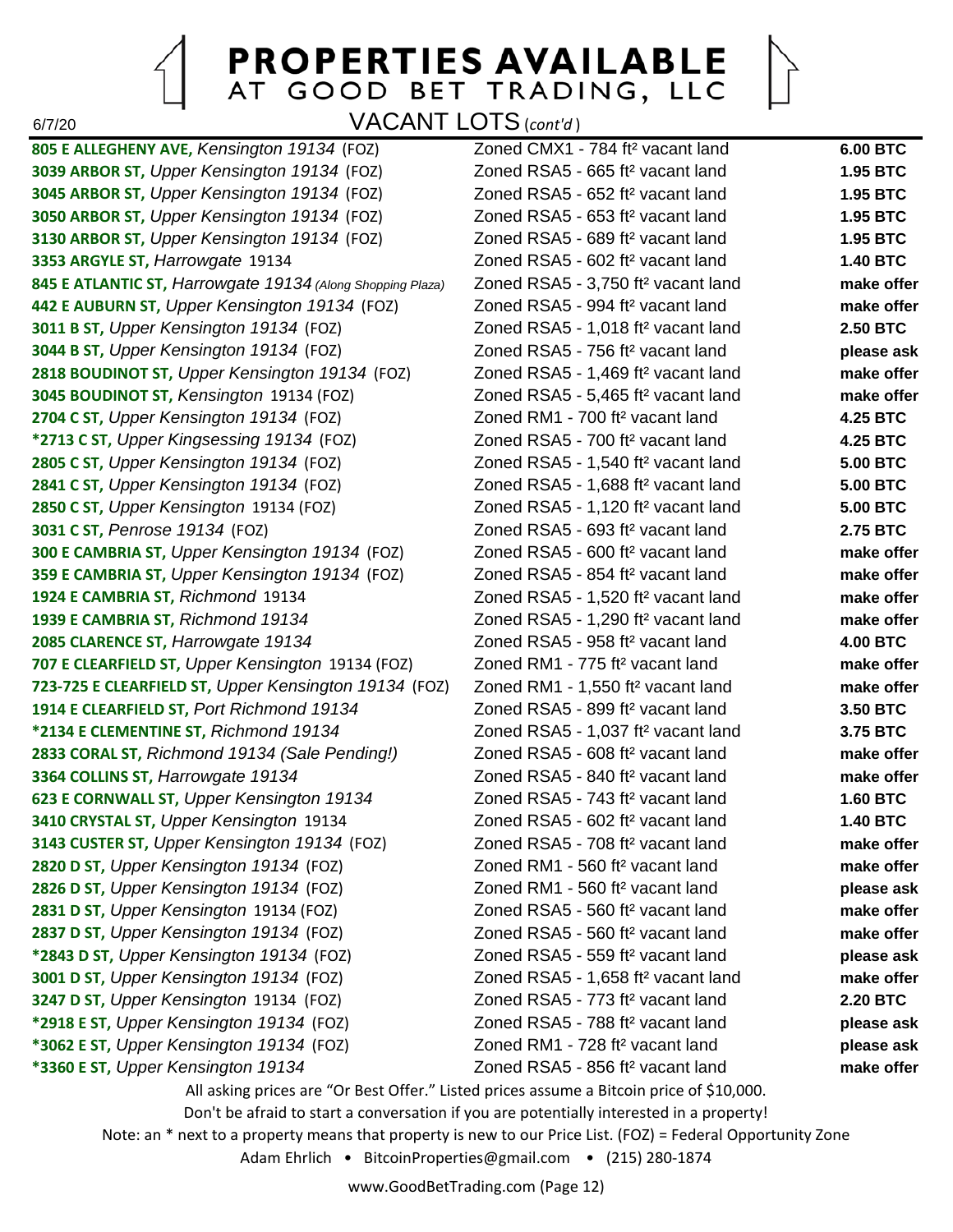$\left\vert \right\rangle$ 

6/7/20 VACANT LOTS (*cont'd* )

| *453 E ELKHART ST, Upper Kensington 19134 (FOZ)                                                         | Zoned RSA5 - 624 ft <sup>2</sup> vacant land                                             | please ask      |  |
|---------------------------------------------------------------------------------------------------------|------------------------------------------------------------------------------------------|-----------------|--|
| *454 E ELKHART ST, Upper Kensington 19134 (FOZ)                                                         | Zoned RSA5 - 624 ft <sup>2</sup> vacant land                                             | please ask      |  |
| 3349 ELLA ST, Upper Kensington 19134                                                                    | Zoned RM1 - 840 ft <sup>2</sup> vacant land                                              | <b>1.85 BTC</b> |  |
| 2927 GRANSBACK ST, Upper Kensington 19134 (FOZ)                                                         | Zoned RSA5 - 731 ft <sup>2</sup> vacant land                                             | make offer      |  |
| *2933, 2935 GRANSBACK ST, Upper Kensington 19134 (FOZ) Zoned RSA5 - 1,462 ft <sup>2</sup> vacant land   |                                                                                          | make offer      |  |
| 3301 GRANSBACK ST, Harrowgate 19134                                                                     | Zoned RSA5 - 651 ft <sup>2</sup> vacant land                                             | <b>1.75 BTC</b> |  |
| *1810 HART LN, Richmond 19134                                                                           | Zoned RSA5 - 739 ft <sup>2</sup> vacant land                                             | make offer      |  |
| *1838 HART LN, Richmond 19134                                                                           | Zoned RSA5 - 977 ft <sup>2</sup> vacant land                                             | make offer      |  |
| 1845 HART LN, Richmond 19134                                                                            | Zoned RSA5 - 909 ft <sup>2</sup> vacant land                                             | make offer      |  |
| 2929 HARTVILLE ST, Upper Kensington 19134 (FOZ)                                                         | Zoned RSA5 - 510 ft <sup>2</sup> vacant land                                             | make offer      |  |
| 2943 HARTVILLE ST, Upper Kensington 19134 (FOZ)                                                         | Zoned RSA5 - 552 ft <sup>2</sup> vacant land                                             | make offer      |  |
| *3036 HARTVILLE ST, Upper Kensington 19134 (Sale Pending!)                                              | Zoned RSA5 - 660 ft <sup>2</sup> vacant land                                             | make offer      |  |
| *3218 HARTVILLE ST, Upper Kensington 19134 (FOZ)                                                        | Zoned RSA5 - 630 ft <sup>2</sup> vacant land                                             | make offer      |  |
| *3234 HARTVILLE ST, Upper Kensington 19134 (FOZ)                                                        | Zoned RSA5 - 630 ft <sup>2</sup> vacant land                                             | make offer      |  |
| 624 E HILTON ST, Upper Kensington 19134 (Corner) (FOZ)                                                  | Zoned RSA5 - 1,347 ft <sup>2</sup> vacant land                                           | 3.80 BTC        |  |
| 723 E HILTON ST, Upper Kensington 19134 (FOZ)                                                           | Zoned RSA5 - 742 ft <sup>2</sup> vacant land                                             | <b>2.50 BTC</b> |  |
| *2929 HURLEY ST, Upper Kensington 19134 (FOZ)                                                           | Zoned RSA5 - 532 ft <sup>2</sup> vacant land                                             | 2.80 BTC        |  |
| 2937, 2939 HURLEY ST, Upper Kingsessing 19134 (FOZ)                                                     | Zoned RSA5 - 1,064 ft <sup>2</sup> vacant land                                           | <b>6.00 BTC</b> |  |
| 2938, 2940 HURLEY ST, Upper Kensington 19134 (FOZ)                                                      | Zoned RSA5 - 1,064 ft <sup>2</sup> vacant land                                           | <b>6.00 BTC</b> |  |
| 2958, 2960 HURLEY ST, Upper Kensington 19134 (FOZ)                                                      | Zoned RSA5 - 1,064 ft <sup>2</sup> vacant land                                           | 6.00 BTC        |  |
| 234 E INDIANA AVE, Upper Kensington 19134 (FOZ)                                                         | Zoned RSA5 - 879 ft <sup>2</sup> vacant land                                             | <b>2.25 BTC</b> |  |
| 526 E INDIANA AVE, Upper Kensington 19134 (FOZ)                                                         | Zoned RSA5 - 1,104 ft <sup>2</sup> vacant land                                           | please ask      |  |
| 3534 JOYCE ST, Harrowgate 19134                                                                         | Zoned RSA5 - 727 ft <sup>2</sup> vacant land                                             | <b>2.60 BTC</b> |  |
| *2847 KIP ST, Upper Kensington 19134 (FOZ)                                                              | Zoned RSA5 - 621 ft <sup>2</sup> vacant land                                             | make offer      |  |
| *2930 KIP ST, Upper Kensington 19134 (FOZ)                                                              | Zoned RSA5 - 980 ft <sup>2</sup> vacant land                                             | make offer      |  |
| 2835 KENSINGTON AVE, Kensington 19134                                                                   | Zoned CMX2 - 1,360 ft <sup>2</sup> vacant land                                           | 10.00 BTC       |  |
| 2839 KENSINGTON AVE, Kensington 19134 (HOT CORNER!)                                                     | Zoned CMX2 - 1,354 ft <sup>2</sup> vacant land                                           | 11.00 BTC       |  |
| 3036 N LEE ST, Upper Kensington 19134 (FOZ)                                                             | Zoned RSA5 - 637 ft <sup>2</sup> vacant land                                             | <b>1.60 BTC</b> |  |
| 3042 N LEE ST, Upper Kensington 19134 (FOZ)                                                             | Zoned RSA5 - 637 ft <sup>2</sup> vacant land                                             | <b>1.60 BTC</b> |  |
| *153 E LIPPINCOTT ST, Upper Kensington 19134 (FOZ)                                                      | Zoned RSA5 - 686 ft <sup>2</sup> vacant land                                             | make offer      |  |
| *157 E LIPPINCOTT ST, Upper Kensington 19134 (FOZ)                                                      | Zoned RSA5 - 686 ft <sup>2</sup> vacant land                                             | please ask      |  |
| 203 E LIPPINCOTT ST, Upper Kensington 19134 (Sale Pending) Zoned RSA5 - 711 ft <sup>2</sup> vacant land |                                                                                          | <b>2.75 BTC</b> |  |
| 636 E LIPPINCOTT ST, Upper Kensington 19134 (FOZ)                                                       | Zoned RSA5 - 713 ft <sup>2</sup> vacant land                                             | <b>1.75 BTC</b> |  |
| 646 E LIPPINCOTT ST, Upper Kensington 19134 (FOZ)                                                       | Zoned RSA5 - 713 ft <sup>2</sup> vacant land                                             | <b>1.75 BTC</b> |  |
| 1839 E LIPPINCOTT ST, Port Richmond 19134                                                               | Zoned RSA5 - 798 ft <sup>2</sup> vacant land                                             | 2.80 BTC        |  |
| 3336 MALTA ST, Harrowgate 19134                                                                         | Zoned RSA5 - 602 ft <sup>2</sup> vacant land                                             | <b>2.00 BTC</b> |  |
| *238 E MAYFIELD ST, Upper Kensington 19134 (FOZ)                                                        | Zoned RSA5 - 609 ft <sup>2</sup> vacant land                                             | please ask      |  |
| *254 E MAYFIELD ST, Upper Kensington 19134 (FOZ)                                                        | Zoned RSA5 - 609 ft <sup>2</sup> vacant land                                             | please ask      |  |
| 837 E ONTARIO ST, Harrowgate 19134                                                                      | Zoned RSA5 - 1,125 ft <sup>2</sup> vacant land                                           | 2.25 BTC        |  |
| 2800 ORMES ST, Kensington 19134 (FOZ)                                                                   | Zoned RSA5 - 1,140 ft <sup>2</sup> vacant land                                           | 5.50 BTC        |  |
| 3457 ORMES ST, Harrowgate 19134                                                                         | Zoned RSA5 - 644 ft <sup>2</sup> vacant land                                             | 1.35 BTC        |  |
| *3435 N PHILIP ST, Upper Kensington 19134                                                               | Zoned RM1 - 658 ft <sup>2</sup> vacant land                                              | make offer      |  |
|                                                                                                         | All asking prices are "Or Best Offer." Listed prices assume a Bitcoin price of \$10,000. |                 |  |
| Don't be afraid to start a conversation if you are potentially interested in a property!                |                                                                                          |                 |  |

Note: an \* next to a property means that property is new to our Price List. (FOZ) = Federal Opportunity Zone

Adam Ehrlich • BitcoinProperties@gmail.com • (215) 280-1874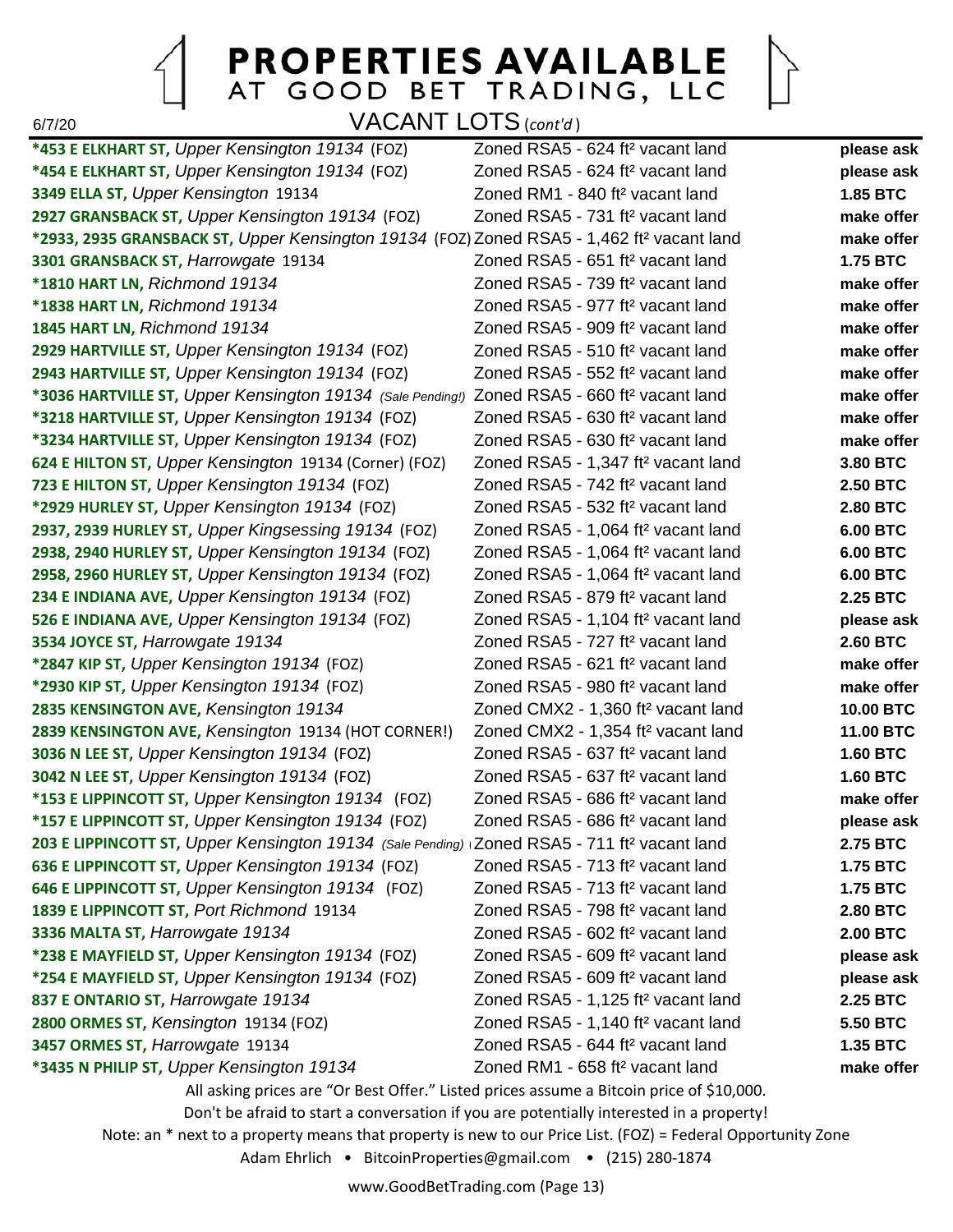6/7/20 VACANT LOTS (*cont'd* )

**\*3358 RAND ST,** *Harrowgate 19134* Zoned RSA5 - 602 ft² vacant land **1.75 BTC 3153 REACH ST,** *Upper Kensington* 19134 (FOZ) Zoned RSA5 - 709 ft² vacant land **2.00 BTC \*3007 RORER ST,** *Upper Kensington 19134* (FOZ) Zoned RSA5 - 728 ft² vacant land **make offer 3022 RORER ST,** *Upper Kensington 19134* (FOZ) Zoned RSA5 - 728 ft² vacant land **make offer 3063 RORER ST,** *Upper Kensington 19134* (FOZ) Zoned RSA5 - 728 ft² vacant land **please ask \*3217 RORER ST,** *Upper Kensington 19134* (FOZ) Zoned RSA5 - 840 ft² vacant land **please ask 2851 ROSEHILL ST,** *Kensington 19134* (FOZ) Zoned RSA5 - 1,064 ft² vacant land **make offer \*2862 ROSEHILL ST,** *Upper Kensington 19134* (FOZ) Zoned ICMX - 1,140 ft² vacant land **make offer 2926 ROSEHILL ST,** *Upper Kensington 19134* (FOZ) Zoned RSA5 - 602 ft² vacant land **2.75 BTC 2951 ROSEHILL ST,** *Upper Kensington 19134* (FOZ) Zoned RSA5 - 602 ft² vacant land **2.75 BTC 2957, 2959 ROSEHILL ST,** *Upper Kensington 19134* (FOZ) Zoned RSA5 - 1,215 ft² vacant land **6.00 BTC \*2025 E RUSH ST,** *Richmond 19134* Zoned RSA5 - 464 ft² vacant land **3.00 BTC 2839, 2841-43, 2845-47 RUTH ST,** *Richmond* 19134 Zoned CMX2 - 9,788 ft² vacant land **make offer 2948, 2950 RUTH ST,** *Richmond 19134* Zoned RSA5 - 1,528 ft² vacant land **make offer 2954 RUTH ST,** *Richmond 19134* Zoned RSA5 - 749 ft² vacant land **make offer 2958-2960 RUTH ST,** *Richmond 19134* Zoned RSA5 - 1,498 ft² vacant land **make offer 2910 RUTLEDGE ST,** *Upper Kensington 19134* (FOZ) Zoned RSA5 - 546 ft² vacant land **2.75 BTC 2921 RUTLEDGE ST,** *Upper Kensington 19134* (FOZ) Zoned RM1 - 546 ft² vacant land **3.00 BTC 2922 RUTLEDGE ST,** *Upper Kensington 19134* (FOZ) Zoned RSA5 - 546 ft² vacant land **2.75 BTC \*2927 RUTLEDGE ST,** *Upper Kensington 19134* (FOZ) Zoned RM1 - 546 ft² vacant land **3.00 BTC 2933 RUTLEDGE ST,** *Upper Kensington 19134* (FOZ) Zoned RM1 - 546 ft² vacant land **3.00 BTC \*2939 RUTLEDGE ST,** *Upper Kensington 19134* (FOZ) Zoned RM1 - 546 ft² vacant land **3.00 BTC 2954 RUTLEDGE ST,** *Upper Kensington 19134* (FOZ) Zoned RSA5 - 546 ft² vacant land **2.75 BTC 2963 RUTLEDGE ST,** *Upper Kensington 19134* (FOZ) Zoned RM1 - 546 ft² vacant land **3.00 BTC \*2965 RUTLEDGE ST,** *Upper Kensington 19134* (FOZ) Zoned RM1 - 588 ft² vacant land **3.00 BTC 8 E SELTZER ST,** *McGuire 19134* (FOZ) Zoned RSA5 - 853 ft² vacant land **3.50 BTC \*40 E SILVER ST,** *McGuire 19134* (FOZ) Zoned RSA5 - 910 ft² vacant land **please ask 2004 E SILVER ST,** *Richmond 19134* Zoned RM1 - 642 ft² vacant land **make offer 2007 E SILVER ST,** *Richmond* 19134 Zoned RM1 - 540 ft² vacant land **make offer \*2009 E SILVER ST,** *Richmond 19134* Zoned RM1 - 548 ft² vacant land **make offer 2015-2017-2019-2021 E SILVER ST,** *Richmond 19134* Zoned RM1 - 2,582 ft² vacant land **17.50 BTC 253 E STELLA ST,** *Upper Kensington* 19134 (FOZ) Zoned RSA5 - 609 ft² vacant land **make offer \*2120 E STELLA ST,** *Richmond 19134* Zoned RSA5 - 689 ft² vacant land **3.50 BTC 310 E STERNER ST,** *McGuire 19134* (FOZ) Zoned RM1 - 602 ft² vacant land **3.25 BTC 1913-1915 E STERNER ST,** *Richmond 19134* Zoned RSA5 - 974 ft² vacant land **8.50 BTC \*2006 E STERNER ST,** *Richmond 19134* Zoned RM1 - 662 ft² vacant land **4.00 BTC 2007 E STERNER ST,** *Richmond 19134* Zoned RM1 - 646 ft² vacant land **4.00 BTC \*2011 E STERNER ST,** *Richmond 19134* Zoned RM1 - 638 ft² vacant land **4.00 BTC 2012 E STERNER ST,** *Richmond* 19134 Zoned RM1 - 658 ft² vacant land **4.00 BTC 2015 E STERNER ST,** *Richmond 19134* Zoned RM1 - 638 ft² vacant land **4.00 BTC \*2859 STOUTON ST,** *Richmond 19134* Zoned RSA5 - 480 ft² vacant land **make offer 2863 STOUTON ST,** *Richmond 19134* Zoned RSA5 - 480 ft² vacant land **make offer**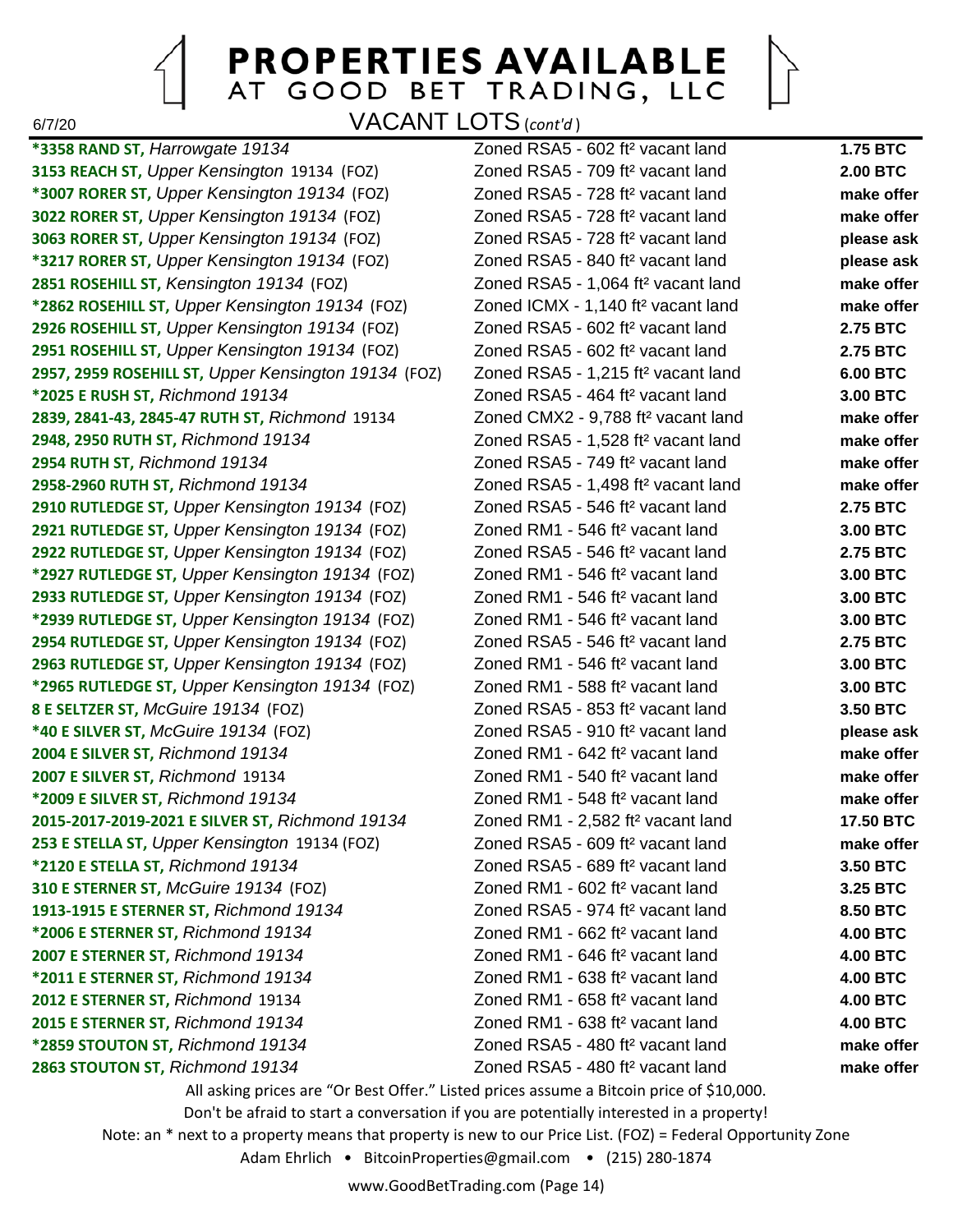6/7/20 VACANT LOTS (*cont'd* )

**\*2871 STOUTON ST,** *Richmond 19134* Zoned RSA5 - 480 ft² vacant land **make offer 3420 TAMPA ST,** *Upper Kensington* 19134 Zoned RSA5 - 602 ft² vacant land **1.40 BTC 660 E THAYER ST,** *Upper Kensington* 19134 Zoned RSA5 - 637 ft² vacant land **1.75 BTC \*2032 E TIOGA ST,** *Harrowgate 19134* Zoned RSA5 - 990 ft² vacant land **3.00 BTC \*351 E TUSCULUM ST,** *Upper Kensington 19134* (FOZ) Zoned RM1 - 700 ft² vacant land **make offer \*1807 E TUSCULUM ST,** *Richmond 19134* Zoned RSA5 - 697 ft² vacant land **3.80 BTC 2801 N WATER ST,** *McGuire 19134* (FOZ) Zoned RSA5 - 797 ft² vacant land **2.75 BTC \*612 E WENSLEY ST,** *Upper Kensington 19134* Zoned RSA5 - 637 ft² vacant land **1.60 BTC 3114 WEYMOUTH ST,** *Upper Kensington 19134* (FOZ) Zoned RSA5 - 708 ft² vacant land **please ask 123 E WILLARD ST,** *Upper Kensington* 19134 Zoned RM1 - 917 ft² vacant land **2.00 BTC 1920 E WILLARD ST,** *Hartranft 19134* Zoned RSA5 - 849 ft² vacant land **make offer 304 E WILLIAM ST,** *Upper Kensington 19134* (FOZ) Zoned RSA5 - 512 ft² vacant land **make offer 2046 E WILLIAM ST,** *Richmond 19134* Zoned RSA5 - 861 ft² vacant land **3.50 BTC \*2064 E WILLIAM ST,** *Richmond 19134* Zoned RSA5 - 780 ft² vacant land **please ask 2132 E WILLIAM ST,** *Richmond 19134* Zoned RSA5 - 1,028 ft² vacant land **4.00 BTC \*2157 E WILLIAM ST,** *Richmond 19134* Zoned RSA5 - 840 ft² vacant land **make offer 2167-2169 E WILLIAM ST,** *Richmond 19134* Zoned RSA5 - 1,759 ft² vacant land **8.50 BTC \*229 E WISHART ST,** *Upper Kensington 19134* (FOZ) Zoned RSA5 - 740 ft² vacant land **please ask 1812 E WISHART ST,** *Richmond 19134* Zoned RSA5 - 798 ft² vacant land **3.30 BTC 4806 BENNER ST,** *Wissinoming* 19135 Zoned RSA3 - 3,125 ft² vacant land **3.50 BTC 5939 N BEECHWOOD ST,** *Ogontz 19138* Zoned RSA5 - 1,260 ft² vacant land **2.00 BTC 6125 N BEECHWOOD ST,** *East Germantown* 19138 Zoned RSA5 - 5,670 ft² vacant land **make offer 5547 BLAKEMORE ST,** *Germantown East 19138* Zoned RM1 - 717 ft² vacant land **1.50 BTC \*5651 BLOYD ST,** *Germantown East 19138* Zoned RM1 - 718 ft² vacant land **1.60 BTC 6901 CEDAR PARK AVE,** *West Oak Lane 19138* (FOZ) Zoned RSA5 - 2,550 ft² vacant land **make offer 900 E CHELTEN AVE,** *East Germantown* 19138 Zoned RSA3 - 2,409 ft² vacant land **2.20 BTC 2124 CHELTEN AVE,** *Carroll Park* 19138 Zoned CMX1 - 2,000 ft² vacant land **3.00 BTC \*5525 CHEW AVE,** *Germantown East 19138* Zoned RM1 - 1,800 ft² vacant land **2.75 BTC \*5636 CHEW AVE,** *Germantown East 19138* Zoned CMX2 - 1,035 ft² vacant land **2.50 BTC \*6148 N LAMBERT ST,** *Ogontz 19138* Zoned RSA5 - 1,760 ft² vacant land **make offer 6700 LIMEKILN PIKE,** *West Oak Lane* 19138 (FOZ) Zoned RSA5 - 3,777 ft² vacant land **make offer \*845 LOCUST AVE,** *Germantown East 19138* Zoned RM1 - 4,963 ft² vacant land **3.50 BTC \*961 LOCUST AVE,** *Germantown East 19138* Zoned RM1 - 565 ft² vacant land **make offer 6320 N NORWOOD ST,** *Ogontz* 19138 Zoned RSA5 - 1,313 ft² vacant land **1.50 BTC 7321 SOMMERS RD,** *West Oak Lane* 19138 (FOZ) Zoned RSA5 - 1,936 ft² vacant land **2.35 BTC \*5513 SPRAUGE ST,** *Germantown East 19138* Zoned RM1 - 978 ft² vacant land **1.60 BTC 6037 E WISTER ST,** *Ogontz* 19138 Zoned RSA5 - 1,890 ft² vacant land **2.40 BTC 6118 E WISTER ST,** *Germantown East 19138* Zoned CMX2 - 2,000 ft² vacant land **2.75 BTC \*6305 E WISTER ST,** *Ogontz 19138* Zoned CMX1 - 1,085 ft² vacant land **make offer \*6553 N WOODSTOCK ST,** *West Oak Lane 19138* Zoned RSA5 - 1,184 ft² vacant land **make offer \*837 N 50TH ST,** *Mill Creek 19139* (FOZ) Zoned RSA5 - 907 ft² vacant land **make offer 34 N 51ST ST,** *Dunlap* 19139 (Last Call) (Sale Pending!) (FOZ) Zoned RM1 - 1,792 ft² vacant land **7.00 BTC**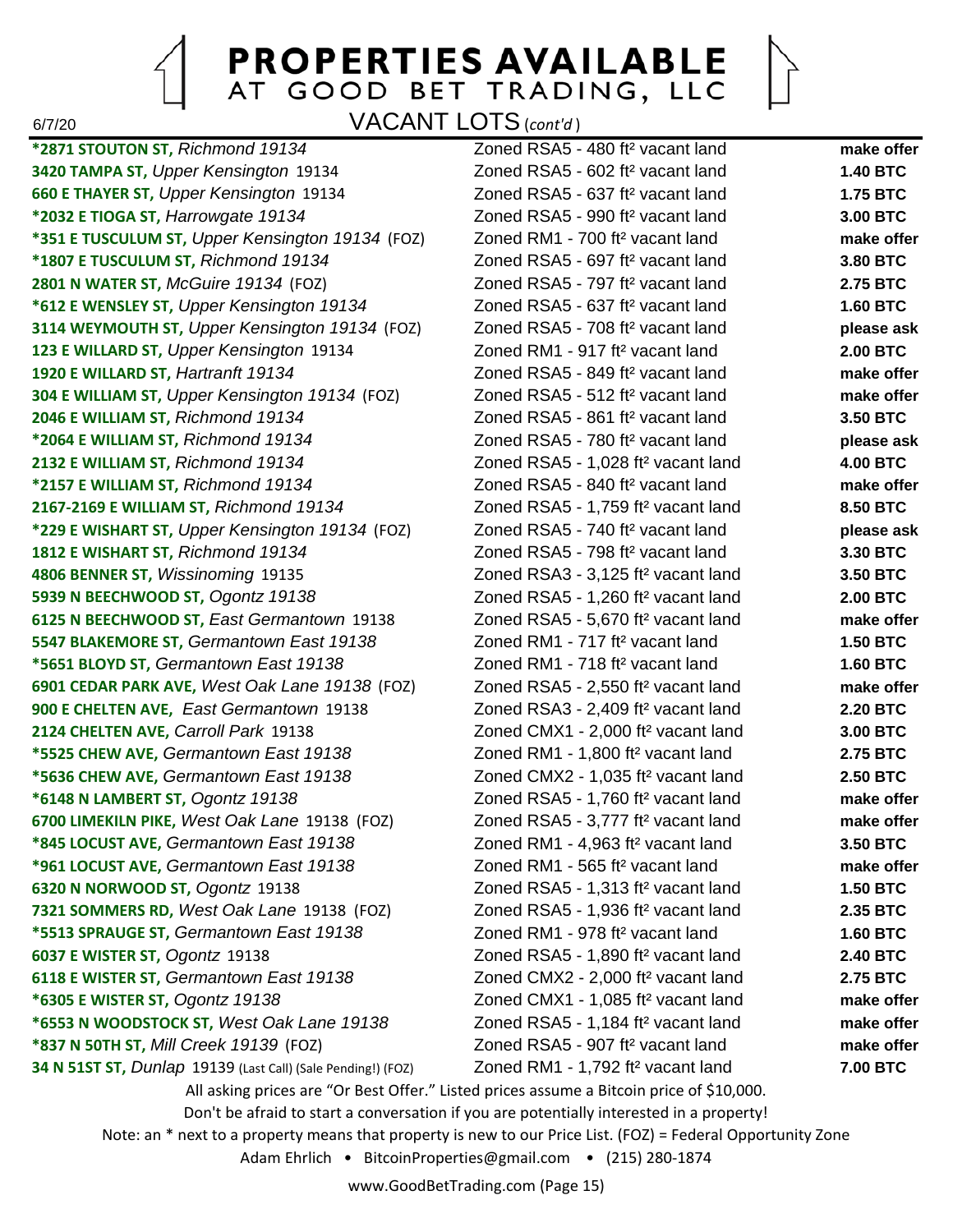6/7/20 VACANT LOTS (*cont'd* )

**133 N 51ST ST,** *Dunlap* 19139 (FOZ) Zoned RSA5 - 825 ft² vacant land **make offer 202 N 52ND ST,** *Haddington* 19139 (FOZ) Zoned RSA5 - 1,780 ft² vacant land **make offer 439 N 52ND ST,** *Mill Creek 19139* Zoned RSA5 - 1,735 ft² vacant land **make offer 456 N 52ND ST,** *Haddington* 19139 Zoned CMX1 - 1,568 ft² vacant land **make offer 28-30 N 54TH ST,** *Haddington* 19139 (FOZ) Zoned RSA5 - 2,024 ft² vacant land **make offer 48 N 54TH ST,** *Haddington* 19139 (FOZ) Zoned RSA5 - 949 ft² vacant land **make offer \*430 N 54TH ST,** *Haddington 19139* Zoned RSA5 - 973 ft² vacant land **make offer 132 N 57TH ST,** *Haddington* 19139 (FOZ) Zoned RSA5 - 1,220 ft² vacant land **make offer 154 N 58TH ST,** *Haddington 19139* (FOZ) Zoned RSA5 - 1,232 ft² vacant land **make offer 208 N 58TH ST,** *Haddington 19139* (FOZ) Zoned RSA5 - 1,146 ft² vacant land **make offer 214 N 58TH ST,** *Hadington 19139* (FOZ) Zoned RSA5 - 1,146 ft² vacant land **make offer \*237 N 58TH ST,** *Haddington 19139* (FOZ) Zoned RSA5 - 1,054 ft² vacant land **make offer 40 N 60TH ST,** *Haddington-Carroll Park* 19139 (FOZ) Zoned CMX2 - 1,091 ft² vacant land **make offer \*205 N 60TH ST,** *Haddington 19139* (FOZ) Zoned RSA5 - 1,061 ft² vacant land **2.50 BTC 211 N 60TH ST,** *Haddington 19139* (FOZ) Zoned RSA5 - 1,061 ft² vacant land **2.50 BTC 346 & 348 N 62ND ST,** *Haddington* 19139 (FOZ) Zoned RM1 - 3,822 ft² vacant land **make offer 29 N 63RD ST,** *Haddington* 19139 (FOZ) Zoned RM1 - 1,702 ft² vacant land **make offer 105 N 63RD ST,** *Haddington 19139* (FOZ) Zoned RM1 - 2,813 ft² vacant land **make offer \*213 N ALDEN ST,** *Haddington 19139* (FOZ) Zoned RSA5 - 914 ft² vacant land **make offer \*220 N ALDEN ST,** *Haddington 19139* (FOZ) Zoned RSA5 - 906 ft² vacant land **2.50 BTC 236 N ALDEN ST,** *Haddington 19139* (FOZ) Zoned RSA5 - 1,078 ft² vacant land **2.25 BTC 239 N ALDEN ST,** *Haddington 19139* (FOZ) Zoned RSA5 - 1,078 ft² vacant land **2.25 BTC 5623 APPLETREE ST,** *Haddington* 19139 (FOZ) Zoned RSA5 - 666 ft² vacant land **1.40 BTC 5846 ARCH ST,** *Haddington 19139* (FOZ) Zoned RSA5 - 1,152 ft² vacant land **3.25 BTC 5014 ASPEN ST,** *Mill Creek 19139* (FOZ) Zoned RSA5 - 1,598 ft² vacant land **please ask 209 N AVONDALE ST,** *Overbrook 19139* Zoned RM1 - 700 ft² vacant land **make offer \*220 N AVONDALE ST,** *Overbrook 19139* Zoned RM1 - 658 ft² vacant land **make offer 5230 CHANCELLOR ST,** *Cobbs Creek* 19139 (FOZ) Zoned RM1 - 990 ft² vacant land **make offer 5522 CHANCELLOR ST,** *Cobbs Creek* 19139 (FOZ) Zoned RM1 - 1,072 ft² vacant land **make offer 5545 CHANCELLOR ST,** *Cobbs Creek* 19139 (FOZ) Zoned RM1 - 1,072 ft² vacant land **make offer \*5645 CHERRY ST,** *Haddington 19139* (FOZ) Zoned RSA5 - 1,026 ft² vacant land **please ask \*54 DEARBORN ST,** *Dunlap 19139* (FOZ) Zoned RSA5 - 668 ft² vacant land **3.30 BTC \*5128 FUNSTON ST,** *Haddington* 19139 Zoned RSA5 - 855 ft² vacant land **1.60 BTC 41 N HOBART ST,** *Haddington 19139* (FOZ) Zoned RSA5 - 968 ft² vacant land **make offer \*247 HORTON ST,** *Haddington 19139* (FOZ) Zoned RSA5 - 708 ft² vacant land **make offer 5245 IRVING ST,** *Cobbs Creek* 19139 (Last Call) (FOZ) Zoned RM1 - 1,360 ft² vacant land **make offer \*6032 IRVING ST,** *Cobbs Creek 19139* (FOZ) Zoned RM1 - 1,232 ft² vacant land **make offer 5551 LOCUST ST,** *Cobbs Creek* 19139 (FOZ) Zoned RM1 - 1,212 ft² vacant land **make offer \*5736 LUDLOW ST,** *Cobbs Creek 19139* (FOZ) Zoned RM1 - 969 ft² vacant land **make offer 6219 LUDLOW ST,** *Cobbs Creek* 19139 Zoned RM1 - 1,155 ft² vacant land **make offer 5730 MARKET ST,** *Cobbs Creek 19139* (FOZ) Zoned CMX3 - 2,098 ft² vacant land **make offer 6221 MARKET ST,** *Haddington* 19139 (FOZ) Zoned CMX2 - 1,299 ft² vacant land **make offer**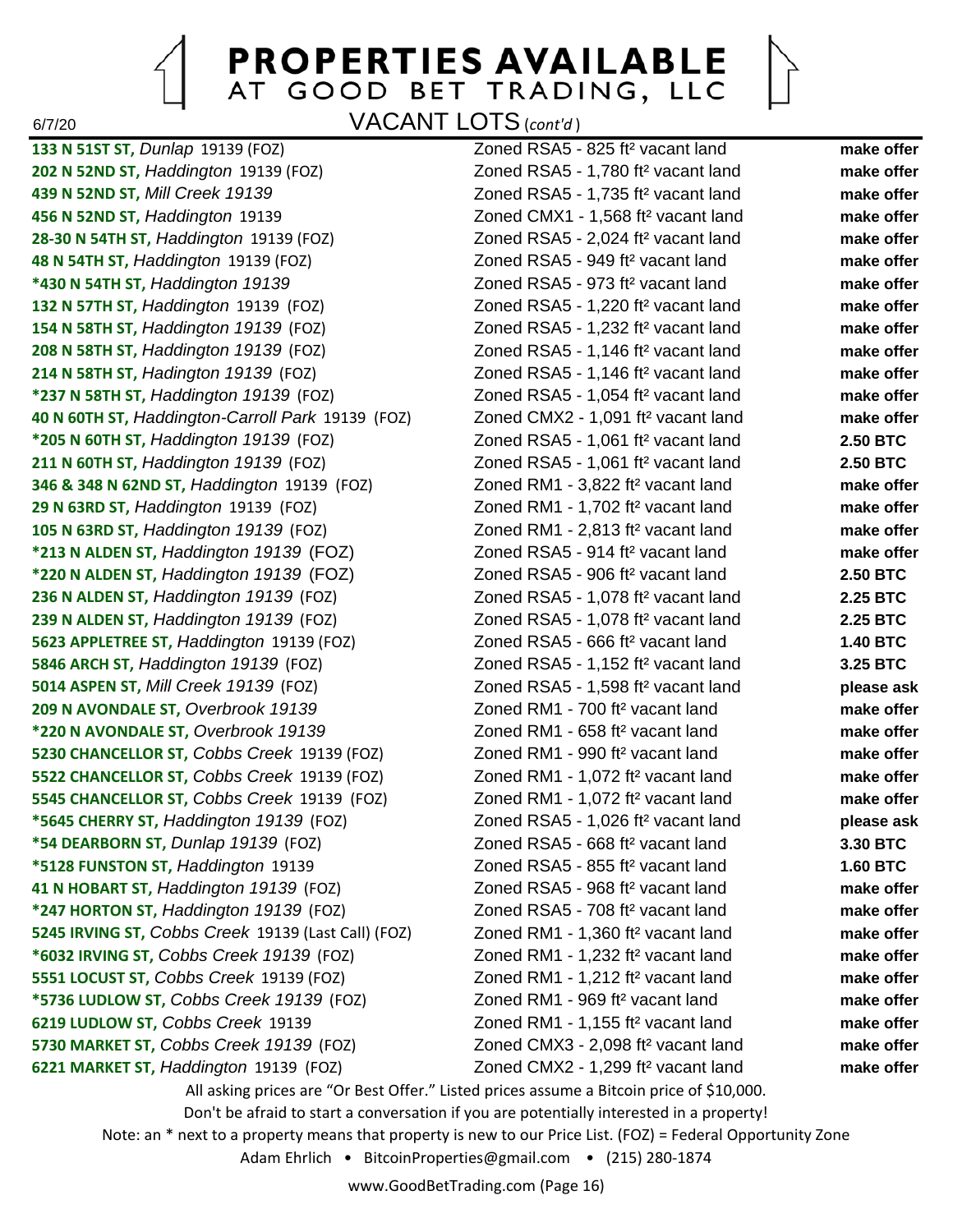6/7/20 VACANT LOTS (*cont'd* )

**340 N ROBINSON ST,** *Haddington 19139* (FOZ) Zoned RSA5 - 1,028 ft² vacant land **3.00 BTC 31 N SALFORD ST,** *Haddington* 19139 (Corner) (FOZ) Zoned RSA5 - 920 ft² vacant land **make offer 100 N SALFORD ST,** *Haddington 19139 (Corner)* (FOZ) Zoned RSA5 - 1,029 ft² vacant land **make offer \*5910 SPRING ST,** *Haddington 19139* (FOZ) Zoned RSA5 - 960 ft² vacant land **2.25 BTC \*5610 SPRUCE ST,** *Cobbs Creek 19139* (FOZ) Zoned RSA3 - 1,750 ft² vacant land **please ask 5434 VINE ST,** *Haddington* 19139 (FOZ) Zoned RSA3 - 2,875 ft² vacant land **please ask \*5822 VINE ST,** *Haddington 19139* (FOZ) Zoned RSA5 - 1,152 ft² vacant land **make offer 6014 VINE ST,** *Haddington 19139* (FOZ) Zoned RSA5 - 1,163 ft² vacant land **make offer 6045 VINE ST,** *Haddington 19139 (Structure in Back)* (FOZ) Zoned RM1 - 1,440 ft² vacant land **make offer 6106 VINE ST,** *Haddington* 19139 (FOZ) Zoned RM1 - 1,085 ft² vacant land **make offer \*6112 VINE ST,** *Haddington 19139* (FOZ) Zoned RM1 - 2,200 ft² vacant land **make offer \*6211 VINE ST,** *Haddington 19139* (FOZ) Zoned RSA5 - 1,312 ft² vacant land **make offer 5847 WALNUT ST,** *Cobbs Creek* 19139 (FOZ) Zoned RM1 - 1,872 ft² vacant land **make offer 3426 N 3RD ST,** *Fairhill 19140* Zoned RM1 - 1,050 ft² vacant land **make offer \*4426-30 N 4TH ST,** *Feltonville 19140* Zoned RSA5 - 5,040 ft² vacant land **8.00 BTC \*4455 N 4TH ST,** *Feltonville 19140* Zoned RSA5 - 716 ft² vacant land **1.80 BTC 3305 N 6TH ST,** *Fairhill 19140* Zoned RM1 - 1,152 ft² vacant land **please ask 3839 N 6TH ST,** *Hunting Park 19140* Zoned RSA5 - 1,165 ft² vacant land **2.50 BTC 3858 N 6TH ST,** *Hunting Park 19140* Zoned RSA5 - 1,360 ft² vacant land **2.50 BTC 4155 N 7TH ST,** *Hunting Park 19140* Zoned RSA5 - 1,500 ft² vacant land **1.75 BTC 3748 N 8TH ST,** *Hunting Park* 19140 Zoned RSA5 - 736 ft² vacant land **2.25 BTC \*3834 N 9TH ST,** *Hunting Park 19140* Zoned RM1 - 816 ft² vacant land **2.60 BTC 3745 N 10TH ST,** *North Philadelphia* 19140 Zoned RM1 - 816 ft² vacant land **2.60 BTC 3804 N 10TH ST,** *Hunting Park* 19140 Zoned RM1 - 864 ft² vacant land **2.75 BTC 3808 N 10TH ST,** *Hunting Park 19140* Zoned RM1 - 864 ft² vacant land **2.75 BTC 3816 N 10TH ST,** *Hunting Park 19140* Zoned RM1 - 864 ft² vacant land **2.75 BTC 3822 N 10TH ST,** *Hunting Park 19140* Zoned RM1 - 864 ft² vacant land **2.75 BTC 3826 N 10TH ST,** *Hunting Park 19140* Zoned RM1 - 864 ft² vacant land **2.75 BTC 4010 N 12TH ST,** *Hunting Park 19140* Zoned RM1 - 1,188 ft² vacant land **please ask 3930 N 13TH ST,** *Hunting Park 19140* (FOZ) Zoned RM1 - 1,110 ft² vacant land **please ask \*3626 N 15TH ST,** *Tioga 19140* (FOZ) Zoned RSA5 - 2,500 ft² vacant land **please ask 4450 N 15TH ST,** *Logan* 19140 Zoned RSA5 - 1,540 ft² vacant land **1.75 BTC \*3431 N 16TH ST,** *Tioga 19140* (FOZ) Zoned RSA5 - 1,772 ft² vacant land **6.00 BTC \*3607 N 16TH ST,** *Tioga 19140* (FOZ) Zoned RSA5 - 2,792 ft² vacant land **5.50 BTC 4651 N 16TH ST,** *Logan 19140* Zoned RM1 - 1,234 ft² vacant land **please ask 3714 N 16TH ST,** *Tioga* 19140 (FOZ) Zoned RM1 - 1,284 ft² vacant land **make offer 4669 N 16TH ST,** *Logan* 19140 Zoned RM1 - 1,778 ft² vacant land **2.50 BTC \*3611 N 18TH ST,** *Tioga 19140* (FOZ) Zoned RSA5 - 1,501 ft² vacant land **make offer \*3345, 3347, 3349 N 19TH ST,** *Tioga 19140* Zoned RSA5 - 4,703 ft² vacant land **make offer 3351 N 19TH ST,** *Tioga 19140 (Corner)* Zoned CMX2 - 1,566 ft² vacant land **make offer 3401-3403-3405 N 19TH ST,** *Tioga 19140 (Triple Corner Lot!)*Zoned RSA3 - 6,003 ft² vacant land **make offer \*3413-3415 N 19TH ST,** *Tioga 19140* Zoned RSA3 - 4,277 ft² vacant land **make offer** All asking prices are "Or Best Offer." Listed prices assume a Bitcoin price of \$10,000. Don't be afraid to start a conversation if you are potentially interested in a property! Note: an \* next to a property means that property is new to our Price List. (FOZ) = Federal Opportunity Zone Adam Ehrlich • BitcoinProperties@gmail.com • (215) 280-1874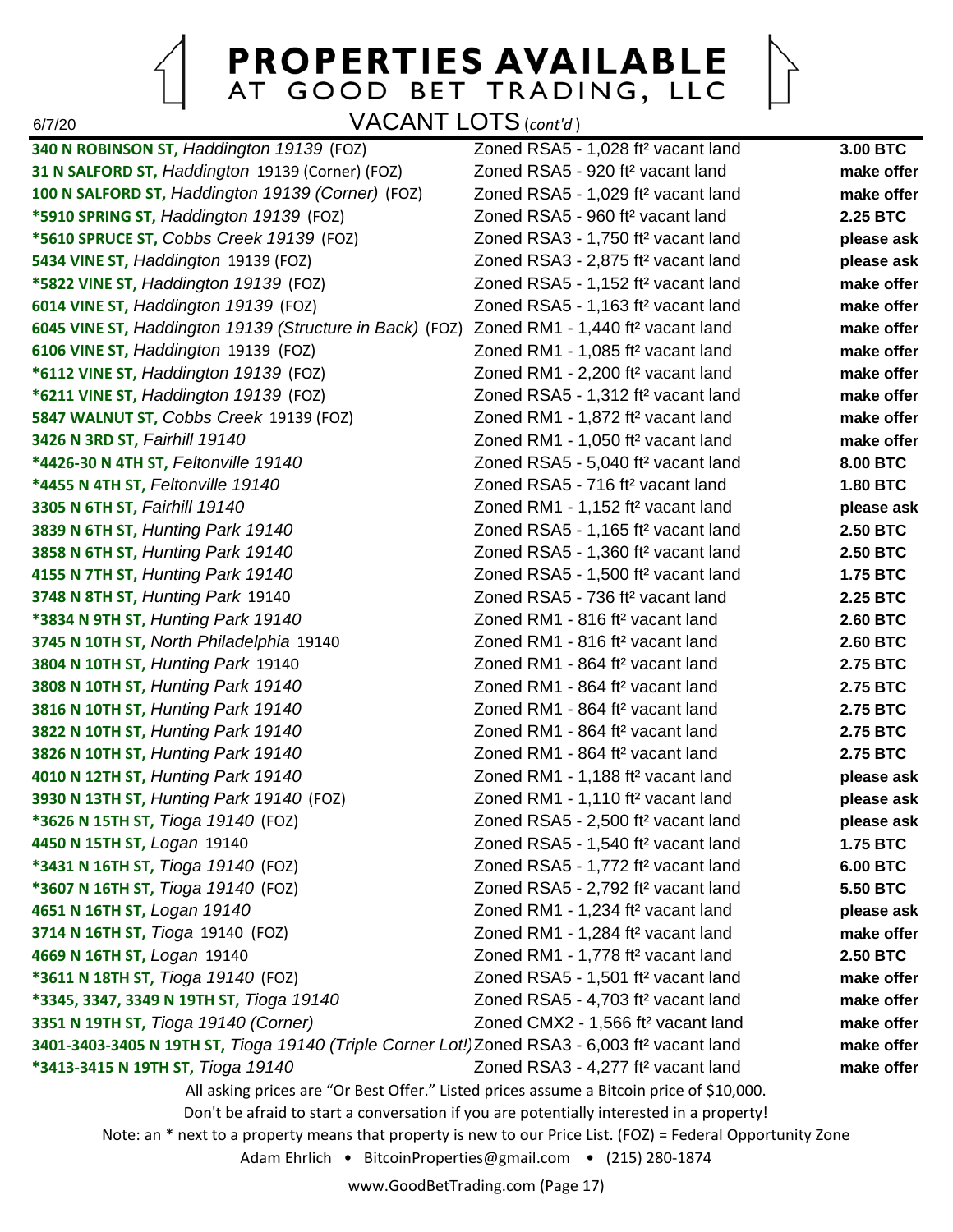

6/7/20 VACANT LOTS (*cont'd* )

**\*3633, 3635 N 19TH ST,** *Tioga 19140* Zoned RSA5 - 2,880 ft² vacant land **make offer 3718-20 N 19TH ST,** *Tioga* 19140 Zoned RM1 - 5,634 ft² vacant land **make offer 4505 N 20TH ST,** *Logan 19140* Zoned RM1 - 1,354 ft² vacant land **please ask \*3331 N 21ST ST,** *Tioga 19140* Zoned RSA5 - 1,380 ft² vacant land **please ask 3412-14 N 22ND ST,** *Tioga* 19140 Zoned RSA3 - 4,500 ft² vacant land **6.50 BTC 3542 N 23RD ST,** *Tioga* 19140 Zoned RSA5 - 1,566 ft² vacant land **2.00 BTC 1321 W AIRDRIE ST,** *Hunting Park 19140* (FOZ) Zoned RM1 - 1,750 ft² vacant land **please ask 3219 N AMERICAN ST,** *Upper Kensington 19140* Zoned RM1 - 810 ft² vacant land **3.25 BTC 3505 N AMERICAN ST,** *Upper Kensington 19140* Zoned RM1 - 653 ft² vacant land **2.75 BTC 702, 704, 706 W ATLANTIC ST,** *Franklinville 19140* Zoned RSA5 - 2,192 ft² vacant land **5.00 BTC \*3860 BLAINE ST,** *Nicetown 19140* (FOZ) Zoned RM1 - 1,152 ft² vacant land **make offer 1327 BLAVIS ST,** *Logan* 19140 Zoned RSA5 - 1,096 ft² vacant land **3.50 BTC \*1418 BLAVIS ST,** *Logan 19140* Zoned RSA5 - 1,496 ft² vacant land **please ask \*1525 W BRISTOL ST,** *Nicetown 19140* Zoned RSA5 - 1,548 ft² vacant land **1.75 BTC 3845 N BROAD ST,** *Tioga* 19140 (Sale Pending) (FOZ) Zoned RM1 - 2,560 ft² vacant land **12.50 BTC 4123 N BROAD ST,** *Hunting Park* 19140 (FOZ) Zoned RM1 - 1,723 ft² vacant land **9.00 BTC 1828 BRUNNER ST,** *Nicetown 19140* (FOZ) Zoned RSA5 - 1,140 ft² vacant land **1.80 BTC 1848 BRUNNER ST,** *Nicetown 19140* (FOZ) Zoned RSA5 - 1,133 ft² vacant land **1.80 BTC 730 W BUTLER ST,** *Hunting Park 19140* Zoned RSA5 - 1,080 ft² vacant land **1.80 BTC 931 W BUTLER ST,** *Hunting Park 19140* Zoned RM1 - 976 ft² vacant land **2.00 BTC 1301-03 W BUTLER ST,** *Hunting Park* 19140 (Best and Final) (FOZ) Zoned RM1 - 4,320 ft² vacant land **8.50 BTC 3545 N CAMAC ST,** *Tioga* 19140 (FOZ) Zoned CMX2 - 868 ft² vacant land **3.25 BTC \*3637 N CAMAC ST,** *Franklinville 19140* (FOZ) Zoned RM1 - 1,274 ft² vacant land **4.50 BTC 3643 N CAMAC ST,** *Franklinville 19140* (FOZ) Zoned RM1 - 1,260 ft² vacant land **4.50 BTC \*1503 W CAYUGA ST,** *Logan 19140* Zoned RSA5 - 1,425 ft² vacant land **make offer \*1529 W CAYUGA ST,** *Logan 19140* Zoned RSA5 - 1,801 ft² vacant land **make offer \*1817 W CAYUGA ST,** *Logan 19140* Zoned RSA5 - 899 ft² vacant land **1.40 BTC 3757 N DARIEN ST,** *Hunting Park* 19140 Zoned RSA5 - 720 ft² vacant land **1.40 BTC \*3907 N DELHI ST,** *Hunting Park 19140* Zoned RM1 - 716 ft² vacant land **1.80 BTC 3834 GERMANTOWN AVE,** *Tioga* 19140 (FOZ) Zoned CMX2 - 1,120 ft² vacant land **3.00 BTC 4555 N GRATZ ST,** *Logan 19140* Zoned RM1 - 1,273 ft² vacant land **make offer 1419 W JEROME ST,** *North Philadelphia* 19140 (FOZ) Zoned RM1 - 938 ft² vacant land **make offer 1318 KERBAUGH ST,** *Hunting Park* 19140 (FOZ) Zoned RM1 - 1,005 ft² vacant land **make offer 4527 N MARVINE ST,** *Logan* 19140 (FOZ) Zoned RSA5 - 1,270 ft² vacant land **0.75 BTC 3325 MUTTER ST,** *Upper Kensington 19140* Zoned RM1 - 623 ft² vacant land **please ask 3518 OLD YORK RD,** *Franklinville 19140* (FOZ) Zoned RM1 - 1,584 ft² vacant land **make offer \*3522 OLD YORK RD,** *Franklinville 19140* (FOZ) Zoned RM1 - 1,318 ft² vacant land **please ask \*3546 OLD YORK RD,** *Franklinville 19140* (FOZ) Zoned RM1 - 1,060 ft² vacant land **please ask \*3947 NICE ST,** *Tioga 19140* (FOZ) Zoned RM1 - 636 ft² vacant land **make offer \*4432 N ORIANNA ST,** *Feltonville 19140* Zoned RSA5 - 721 ft² vacant land **please ask 3418 PALETHORP ST,** *Upper Kensington 19140 (Sale Pending)* Zoned RM1 - 845 ft² vacant land **make offer 3742 N PERCY ST,** *Hunting Park 19140* Zoned RM1 - 720 ft² vacant land **1.60 BTC** All asking prices are "Or Best Offer." Listed prices assume a Bitcoin price of \$10,000. Don't be afraid to start a conversation if you are potentially interested in a property!

Note: an \* next to a property means that property is new to our Price List. (FOZ) = Federal Opportunity Zone

Adam Ehrlich • BitcoinProperties@gmail.com • (215) 280-1874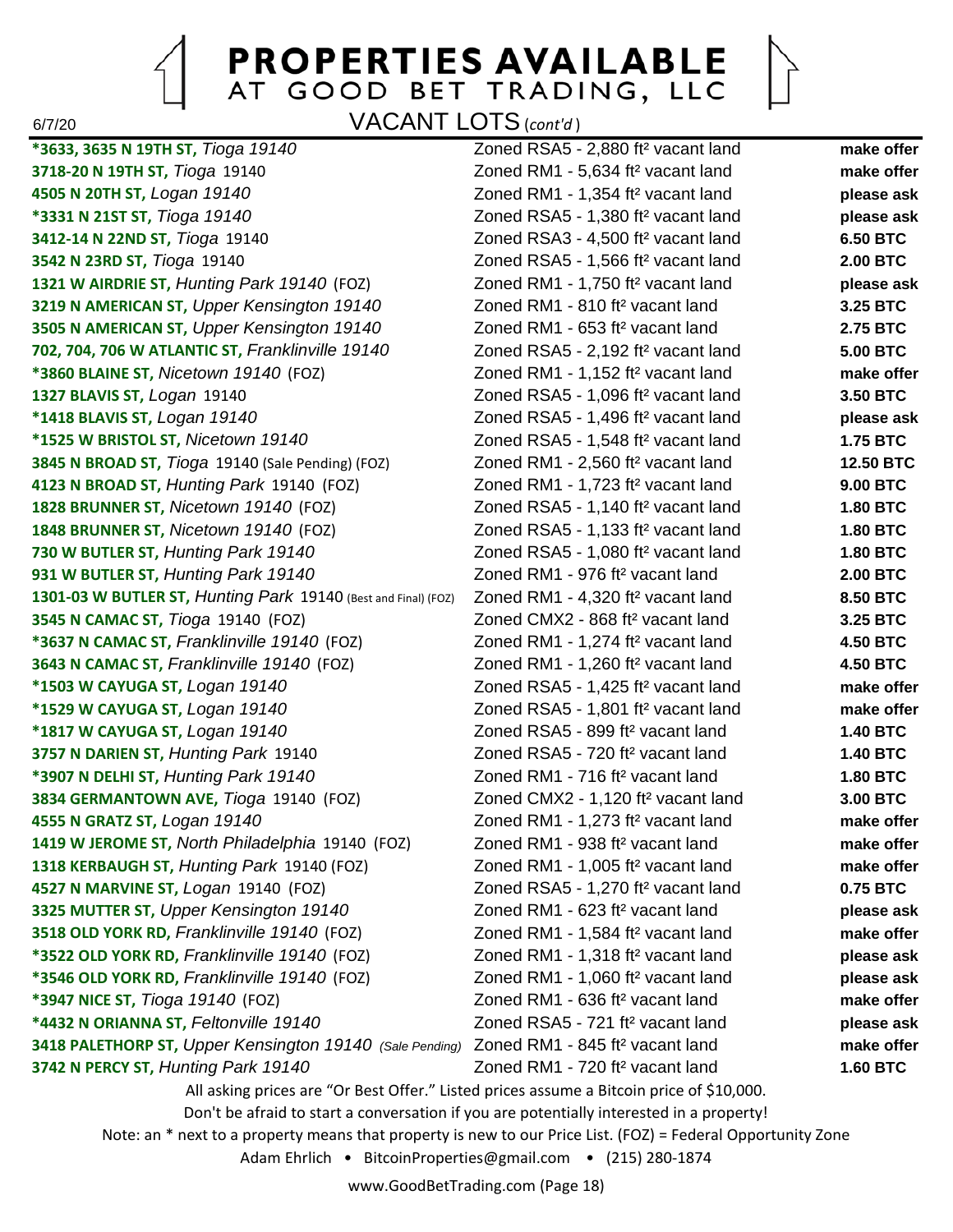6/7/20 VACANT LOTS (*cont'd* )

**3904 N PERCY ST,** *Hunting Park* 19140 Zoned RM1 - 720 ft² vacant land **1.60 BTC 3263, 3435, 3437 N PHILIP ST,** *Upper Kensington 19140* Zoned RM1 - 1,974 ft² vacant land **make offer \*3465 N PHILIP ST,** *Upper Kensington 19140* Zoned RM1 - 658 ft² vacant land **make offer \*1333 W PIKE ST,** *Hunting Park 19140* (FOZ) Zoned RM1 - 1,408 ft² vacant land **3.75 BTC 715 W SCHILLER ST,** *Franklinville 19140* Zoned RSA5 - 637 ft² vacant land **1.60 BTC \*1017 W SEDGLY AVE,** *Hunting Park* 19140 Zoned I2 - 1,259 ft² vacant land **1.75 BTC 1314 W VICTORIA ST,** *North Philadelphia* 19140 (FOZ) Zoned CMX2 - 714 ft² vacant land **2.00 BTC 4750 N 11TH ST,** *Logan* 19141 (FOZ) Zoned CMX1 - 1,344 ft² vacant land **1.75 BTC \*4805 N 11TH ST,** *Logan 19141* (FOZ) Zoned RSA5 - 990 ft² vacant land **please ask 5135 N 12TH ST,** *Logan 19141* (FOZ) Zoned RSA3 - 1,101 ft² vacant land **1.20 BTC 4843 N 13TH ST,** *Logan 19141* (FOZ) Zoned RSA5 - 1,226 ft² vacant land **2.60 BTC \*4747 N 15TH ST,** *Ogontz 19141* Zoned RM1 - 1,343 ft² vacant land **please ask \*4929 N 16TH ST,** *Logan 19141* Zoned RM1 - 1,350 ft² vacant land **make offer 5837 N 16TH ST,** *Ogontz 19141* Zoned RSA5 - 5,892 ft² vacant land **make offer \*4859 N 18TH ST,** *Logan 19141* Zoned RM1 - 1,050 ft² vacant land **2.00 BTC 1736 CHURCH LN,** *Ogontz* 19141 Zoned RSA5 - 1,392 ft² vacant land **2.25 BTC 1751 CHURCH LN,** *Ogontz* 19141 Zoned RM1 - 15,089 ft² vacant land **35.00 BTC 1126 LOUDON ST,** *Logan 19141* (FOZ) Zoned CMX1 - 1,360 ft² vacant land **make offer \*1612 W MENTOR ST,** *Logan 19141* Zoned RM1 - 1,040 ft² vacant land **make offer \*5916 OLD YORK RD,** *Ogontz 19141* Zoned CMX1 - 1,312 ft² vacant land **make offer 6013 OGONTZ ST,** *Ogontz 19141* Zoned CMX1 - 525 ft² vacant land **make offer 1821 ROSELYN ST,** *Ogontz 19141* Zoned RSA5 - 1,392 ft² vacant land **1.75 BTC \*4944 N SMEDLEY ST,** *Logan 19141* Zoned RM1 - 1,005 ft² vacant land **make offer \*2413 S 61ST ST,** *Elmwood 19142* Zoned RM1 - 1,125 ft² vacant land **please ask 2126 S 65TH ST,** *Paschall 19142* Zoned RSA5 - 1,024 ft² vacant land **1.40 BTC \*2007 S 70TH ST,** *Paschall 19142* Zoned RSA5 - 6,056 ft² vacant land **please ask 2052 S 71ST ST,** *Paschall 19142* Zoned ICMX - 1,180 ft² vacant land **make offer \*2101 S 71ST ST,** *Paschall 19142* Zoned RSA5 - 1,280 ft² vacant land **2.80 BTC \*2105 S 72ND ST,** *Paschall 19142* Zoned RSA3 - 1,908 ft² vacant land **make offer 2125 S 72ND ST,** *Paschall* 19142 Zoned RSA5 - 7,792 ft² vacant land **7.50 BTC \*2334 S 72ND ST,** *Elmwood 19142* Zoned RM1 - 1,400 ft² vacant land **1.80 BTC 2004 CEMETERY AVE,** *Elmwood* 19142 Zoned RSA5 - 1,200 ft² vacant land **2.50 BTC 6051 CHESTER AVE,** *Kingsessing 19142* Zoned RSA5 - 1,478 ft² vacant land **make offer \*6056 CHESTER AVE,** *Kingsessing 19142* Zoned RSA5 - 1,022 ft² vacant land **make offer \*6513 CHESTER AVE,** *Paschall 19142* Zoned RSA5 - 1,720 ft² vacant land **please ask \*6715 CHESTER AVE,** *Paschall 19142* Zoned RSA5 - 1,260 ft² vacant land **please ask 7112 GREENWAY AVE,** *Paschall* 19142 Zoned RSA3 - 1,870 ft² vacant land **please ask 6138 & 6140 KINGSESSING AVE,** *Paschall* 19142 Zoned RSA5 - 2,250 ft² vacant land **make offer 2311 LLOYD ST,** *Haddington-Carroll Park 19142* Zoned I1 - 10,398 ft² vacant land **make offer \*6139 WHEELER ST,** *Elmwood* 19142 Zoned RM1 - 1,072 ft² vacant land **1.60 BTC \*6807 WOODLAND AVE,** *Paschall 19142* Zoned RSA3 - 2,300 ft² vacant land **4.25 BTC \*7128-30 YOCUM ST,** *Kingsessing 19142* Zoned RSA5 - 2,748 ft² vacant land **5.00 BTC**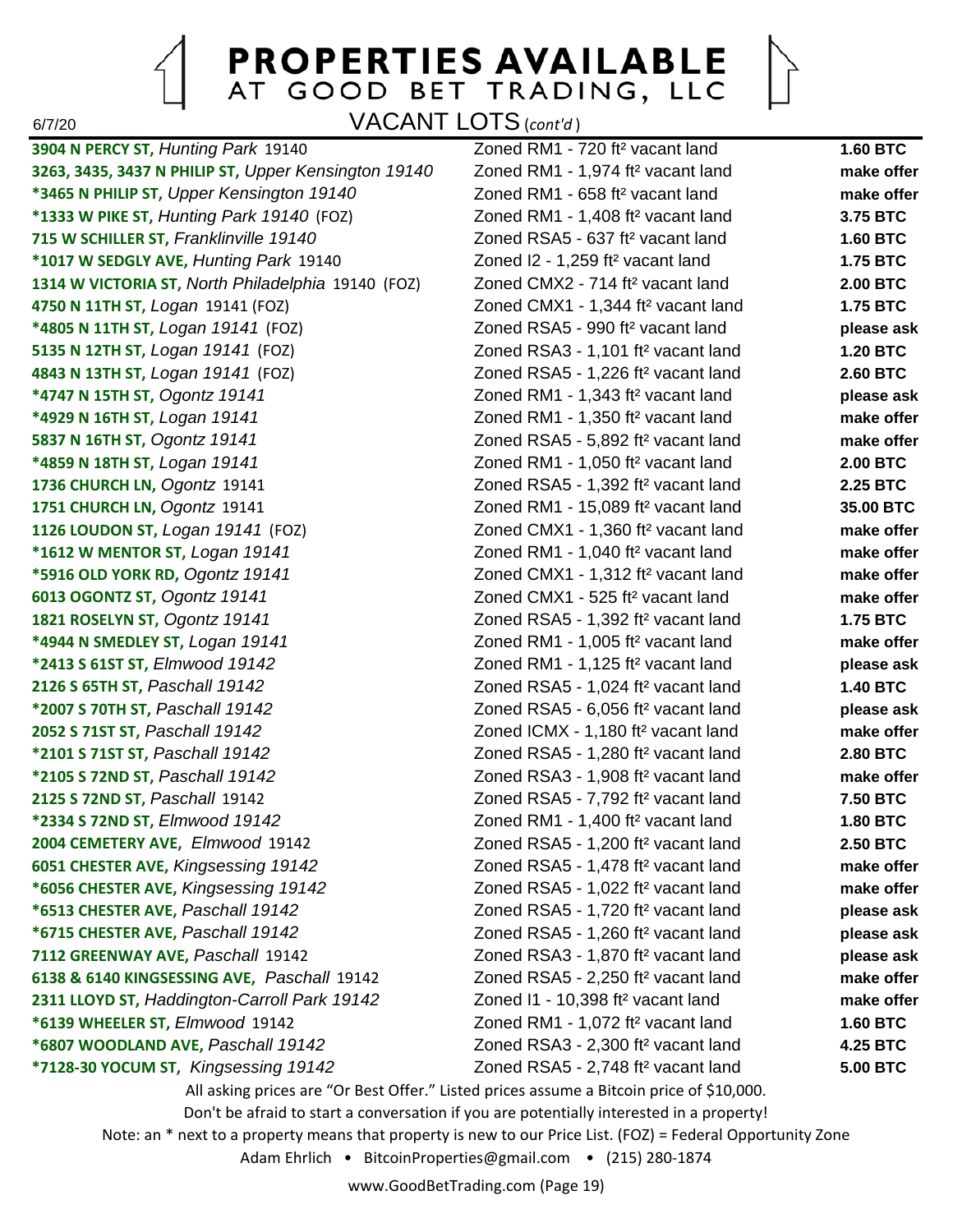6/7/20 VACANT LOTS (*cont'd* )

**\*1148 S 53RD ST,** *Kingesessing 19143* Zoned RM1 - 1,058 ft² vacant land **make offer 1506 S 53RD ST,** *Southwest Schuylkill* 19143 Zoned RM1 - 1,248 ft² vacant land **make offer 1700 S 54TH ST,** *Kingsessing* 19143 Zoned CMX2 - 930 ft² vacant land **make offer \*1417 S 56TH ST,** *Kingsessing 19143* Zoned RM1 - 1,361 ft² vacant land **make offer 439 S 57TH ST,** *Cobbs Creek* 19143 (Vacant Lot With Shed) Zoned RM1 - 1,232 ft² vacant land **make offer 2130 S 57TH ST,** *Southwest Schuylkill 19143* Zoned RSA5 - 1,200 ft² vacant land **make offer 1428 S 58TH ST,** *Kingsessing* 19143 Zoned RSA3 - 2,185 ft² vacant land **make offer \*1547 S 58TH ST,** *Kingsessing 19143* Zoned CMX2 - 1,380 ft² vacant land **make offer 1736 S 58TH ST,** *Kingsessing 19143* Zoned RM1 - 1,208 ft² vacant land **make offer 1803 & 1805 S 58TH ST,** *Kingsessing 19143* Zoned RSA5 - 2,697 ft² vacant land **make offer 326 S 60TH ST,** *Cobbs Creek* 19143 (FOZ) Zoned CMX2 - 1,132 ft² vacant land **make offer 416 S 60TH ST,** *Cobbs Creek* 19143 (FOZ) Zoned CMX2 - 1,152 ft² vacant land **make offer 5439 ADDISON ST,** *Cobbs Creek* 19143 Zoned RM1 - 945 ft² vacant land **make offer 820 S ALDEN ST,** *Cobbs Creek* 19143 Zoned RM1 - 900 ft² vacant land **3.00 BTC 1926 S ALDEN ST,** *Kingsessing 19143* Zoned RSA5 - 795 ft² vacant land **1.60 BTC 5443 BALTIMORE AVE,** *Cobbs Creek* 19143 Zoned CMX2 - 1,797 ft² vacant land **make offer 5510 BALTIMORE AVE,** *Kingsessing 19143* Zoned CMX2 - 1,800 ft² vacant land **make offer 832 S CECIL ST,** *Cobbs Creek 19143* Zoned RSA5 - 1,207 ft² vacant land **2.75 BTC 2029 S CECIL ST,** *Cobbs Creek* 19143 Zoned RSA5 - 795 ft² vacant land **1.50 BTC \*6005 CEDARHURST ST,** *Kingsessing 19143* Zoned RSA5 - 1,320 ft² vacant land **2.50 BTC 5719 CHESTER AVE,** *Kingsessing 19143* Zoned CMX2 - 1,721 ft² vacant land **4.00 BTC 5731 CHESTER AVE,** *Kingsessing* 19143 Zoned CMX2 - 1,800 ft² vacant land **4.00 BTC 5921-5923 CHESTER AVE,** *Kingsessing* 19143 Zoned RSA5 - 2,858 ft² vacant land **8.00 BTC 1100 COBBS CREEK PKWY,** *Cobbs Creek 19143 (Sale Pending!)* Zoned I2 - 51,044 ft² vacant land **85.00 BTC 5402 DELANCEY ST,** *Cobbs Creek* 19143 (FOZ) Zoned RM1 - 975 ft² vacant land **make offer 5445-5447 DELANCEY ST,** *Cobbs Creek 19143* (FOZ) Zoned RM1 - 1,950 ft² vacant land **make offer 5452 DELANCEY ST,** *Cobbs Creek* 19143 (FOZ) Zoned RM1 - 975 ft² vacant land **make offer 5711 DELANCEY ST,** *Cobbs Creek* 19143 (FOZ) Zoned RM1 - 953 ft² vacant land **make offer 6017 DELANCEY ST,** *Cobbs Creek* 19143 (FOZ) Zoned RM1 - 992 ft² vacant land **make offer 6140 DELANCEY ST,** *Cobbs Creek* 19143 Zoned RM1 - 960 ft² vacant land **make offer 6031 HAZEL AVE,** *Cobbs Creek* 19143 (FOZ) Zoned RM1 - 1,533 ft² vacant land **make offer 5637 PEMBERTON ST,** *Cobbs Creek* 19143 Zoned RM1 - 900 ft² vacant land **make offer 5431 PINE ST,** *Cobbs Creek* 19143 (Sale Pending) (FOZ) Zoned RM1 - 1,200 ft² vacant land **make offer 5941 PINE ST,** *Cobbs Creek* 19143 (FOZ) Zoned RM1 - 1,600 ft² vacant land **make offer 539 S REDFIELD ST,** *Cobbs Creek 19143* (FOZ) Zoned RM1 - 930 ft² vacant land **make offer 5717 RODMAN ST,** *Cobbs Creeks 19143* Zoned RM1 - 1,016 ft² vacant land **make offer 6152 WALTON AVE,** *Cobbs Creek 19143* Zoned RM1 - 1,682 ft² vacant land **make offer \*5428 WOODLAND AVE,** *Southwest Schuylkill 19143* Zoned CMX2 - 1,471 ft² vacant land **make offer 5625 WOODLAND AVE,** *Southwest Schuylkill* 19143 Zoned CMX2 - 1,880 ft² vacant land **make offer 328 E ARMAT ST,** *Germantown East* 19144 (Large!) Zoned ICMX - 8,832 ft² vacant land **make offer 122 W ASHMEAD ST,** *Germantown Southwest 19144* Zoned RSA5 - 1,208 ft² vacant land **please ask 58 E BRINGHURST ST,** *Germantown* 19144 (Large!) Zoned RSA5 - 7,655 ft² vacant land **6.00 BTC**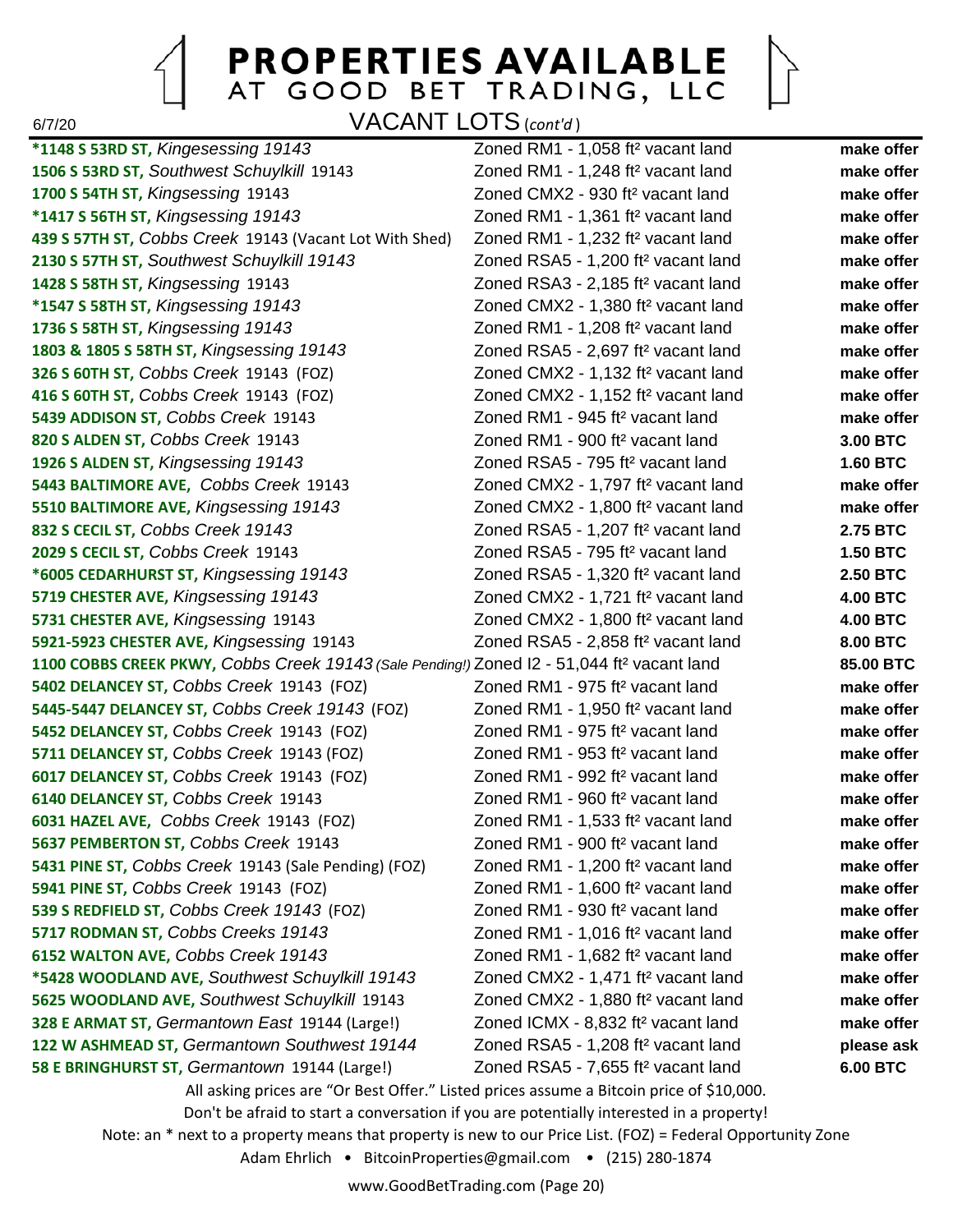6/7/20 VACANT LOTS (*cont'd* )

**426 E CHELTEN AVE,** *Germantown* 19144 Zoned RSA5 - 1,697 ft² vacant land **2.20 BTC 26 E CLAPIER ST,** *Wister* 19144 Zoned RSA3 - 2,570 ft² vacant land **2.50 BTC 46 E COULTER ST,** *Wister* 19144 (Sale Pending) (FOZ) Zoned RSA5 - 10,962 ft² vacant land **make offer \*537 N CREIGHTON ST,** *Germantown Morton 19144* Zoned RSA5 - 1,001 ft² vacant land **please ask 54 E EARLHAM ST,** *Wister 19144* (FOZ) Zoned RSA5 - 711 ft² vacant land **1.40 BTC 4632 FERNHILL RD,** *Germantown Southwest 19144* Zoned RSA5 - 1,184 ft² vacant land **3.00 BTC 75 E GARFIELD ST,** *Wister 19144* Zoned RSA5 - 2,050 ft² vacant land **1.80 BTC \*4669 GERMANTOWN AVE,** *Logan 19144* Zoned RSA5 - 1,456 ft² vacant land **please ask 4673 GERMANTOWN AVE,** *Logan 19144* Zoned RSA5 - 1,123 ft² vacant land **make offer 449 E HAINES ST,** *Germantown Morton* 19144 (FOZ) Zoned RSA3 - 2,276 ft² vacant land **2.50 BTC \*707 E HAINES ST,** *Germantown East 19144* Zoned RSA5 - 1,447 ft² vacant land **1.40 BTC 609 LOCUST AVE,** *Germantown East* 19144 Zoned RSA5 - 1,493 ft² vacant land **1.60 BTC 610 LOCUST AVE,** *Germantown East* 19144 Zoned RSA3 - 1,908 ft² vacant land **1.75 BTC \*111 W LOGAN ST,** *Germantown Southwest 19144* (FOZ) Zoned RSA3 - 1,840 ft² vacant land **please ask 156 MANHEIM ST,** *Germantown Southwest* 19144 Zoned RSA3 - 3,186 ft² vacant land **6.00 BTC \*548 MAYLAND ST,** *Germantown Morton 19144* Zoned RSA5 - 1,376 ft² vacant land **make offer 5801 MC MAHON AVE,** *Germantown East 19144* Zoned RSA3 - 2,465 ft² vacant land **2.50 BTC \*6133 MC MAHON AVE,** *Germantown Morton 19144* Zoned RSA5 - 1,081 ft² vacant land **please ask 5530 MORTON ST,** *Germantown East* 19144 Zoned RSA5 - 1,943 ft² vacant land **1.80 BTC 6115 OSCEOLA ST,** *East Germantown* 19144 Zoned RSA5 - 21,373 ft² vacant land **make offer 408 W QUEEN LN,** *Germantown Westside* 19144 Zoned RTA1 - 2,200 ft² vacant land **3.50 BTC \*1-05 W RITTENHOUSE ST,** *Germantown 19144* (FOZ) Zoned RSA5 - 301 ft² vacant land **make offer 39 E SEYMOUR ST,** *East Germantown* 19144 Zoned RSA5 - 4,144 ft² vacant land **3.00 BTC 88 E SEYMOUR ST,** *Wister* 19144 Zoned RSA5 - 1,261 ft² vacant land **1.30 BTC 218 W SEYMOUR ST,** *Germantown* 19144 (FOZ) Zoned RSA5 - 1,434 ft² vacant land **1.80 BTC 358 SHEDAKER ST,** *Wister 19144* Zoned RSA5 - 1,301 ft² vacant land **1.30 BTC 4815 SHELDON ST,** *Wister 19144 (Best and Final)* Zoned RSA5 - 4,952 ft² vacant land **make offer 4956 & 4958 SHELDON ST,** *Wister 19144 (Best and Final)* Zoned RSA5 - 4,471 ft² vacant land **make offer 4962, 4964, 4966 SHELDON ST,** *Wister* 19144 (Best and Final) Zoned RSA5 - 8,037 ft² vacant land **make offer 4963 SHELDON ST,** *Wister 19144 (Best and Final)* Zoned RSA5 - 2,468 ft² vacant land **make offer 4969, 4971, 4973 SHELDON ST,** *Wister 19144 (Best and Final)* Zoned RSA5 - 7,350 ft² vacant land **make offer \*4983 SHELDON ST,** *Wister 19144 (Best and Final)* Zoned RSA5 - 2,503 ft² vacant land **make offer \*5140 SHELDON ST,** *Wister 19144 (Best and Final)* Zoned RM1 - 2,146 ft² vacant land **make offer \*5438 SUMMER ST,** *Germantown Morton 19144* (FOZ) Zoned RSA5 - 518 ft² vacant land **please ask 150 W SYLVANIA ST,** *Germantown Southwest* 19144 (FOZ) Zoned RSA3 - 1,710 ft² vacant land **2.80 BTC 5025 TACOMA ST,** *Germantown Southwest 19144* Zoned RSA5 - 706 ft² vacant land **1.60 BTC 5134-36 WAKEFIELD ST,** *Germantown* 19144 Zoned RSA5 - 2,145 ft² vacant land **3.25 BTC \*505 E WALNUT LN,** *Germantown Morton 19144* Zoned RSA3 - 2,500 ft² vacant land **5.00 BTC \*35 & 37 W WISTER ST,** *Germantown Southwest 19144* Zoned RSA5 - 4,326 ft² vacant land **make offer \*50 E WISTER ST,** *Wister 19144* Zoned RSA5 - 2,264 ft² vacant land **3.00 BTC 2803 JACKSON ST,** *Grays Ferry* 19145 Zoned RM1 - 617 ft² vacant land **5.00 BTC \*1720 N 59TH ST,** *Overbrook 19151* Zoned RSA5 - 1,425 ft² vacant land **make offer**